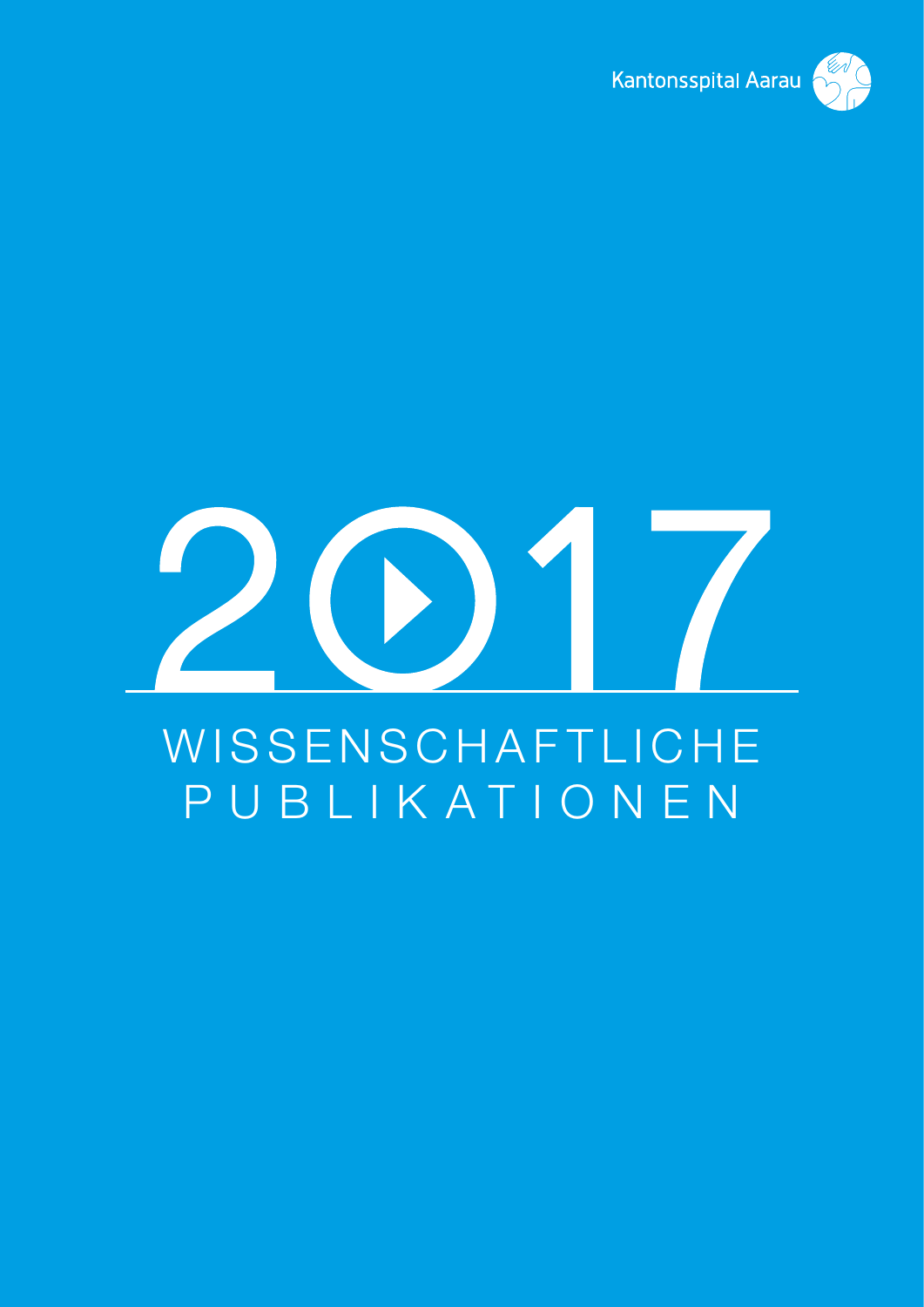# Übersicht über die im Jahr 2017 im KSA erstellten wissenschaftlichen Publikationen, nach Bereichen und Fachdisziplinen gegliedert.

Das Kantonsspital Aarau ist ein Zentrumsspital mit einem klaren Fokus auf die patientenorientierte klinische Forschung. Die optimale Behandlung unserer Patientinnen und Patienten und die effiziente Gestaltung unserer klinischen Abläufe und Prozesse sind dabei genauso unser Auftrag wie die Aus- und Weiterbildung unseres ärztlichen Nachwuchses in unserer Funktion als Zentrumsspital.

Unsere Forschungsprojekte helfen, diese Ziele durch konsequente Begleitung unserer Arbeit zu erreichen. Die Forschungsschwerpunkte des KSA fokussieren auf Projekte in der klinischen Prozessforschung sowie in der Optimierung von Diagnostik und Behandlung.

Die Forschungsprojekte am KSA werden durch interne (Wissenschaftsfonds des Kantonsspitals Aarau) und externe Mittel (Schweizerischer Nationalfonds und andere Stiftungen) unterstützt. Zudem wurde der «Verein für Forschung und Innovation am KSA» initiiert, um weitere Drittmittel aus Industrie und Gesellschaft einzuwerben, damit eine unabhängige patientenorientierte Forschung am Kantonsspital Aarau gewährleistet bleiben kann.

Die Forschungsprojekte am KSA resultieren in Publikationen in nationalen und internationalen Zeitschriften, welche vor der Veröffentlichung durch Expertinnen und Experten begutachtet wurden. Auf diese Weise gewährleisten wir, dass dieses bei uns generierte Wissen und unsere Erkenntnisse Gehör finden und zum Fortschritt in der Medizin beitragen. Die über 200 KSA-Publikationen 2017 finden Sie auf den kommenden Seiten.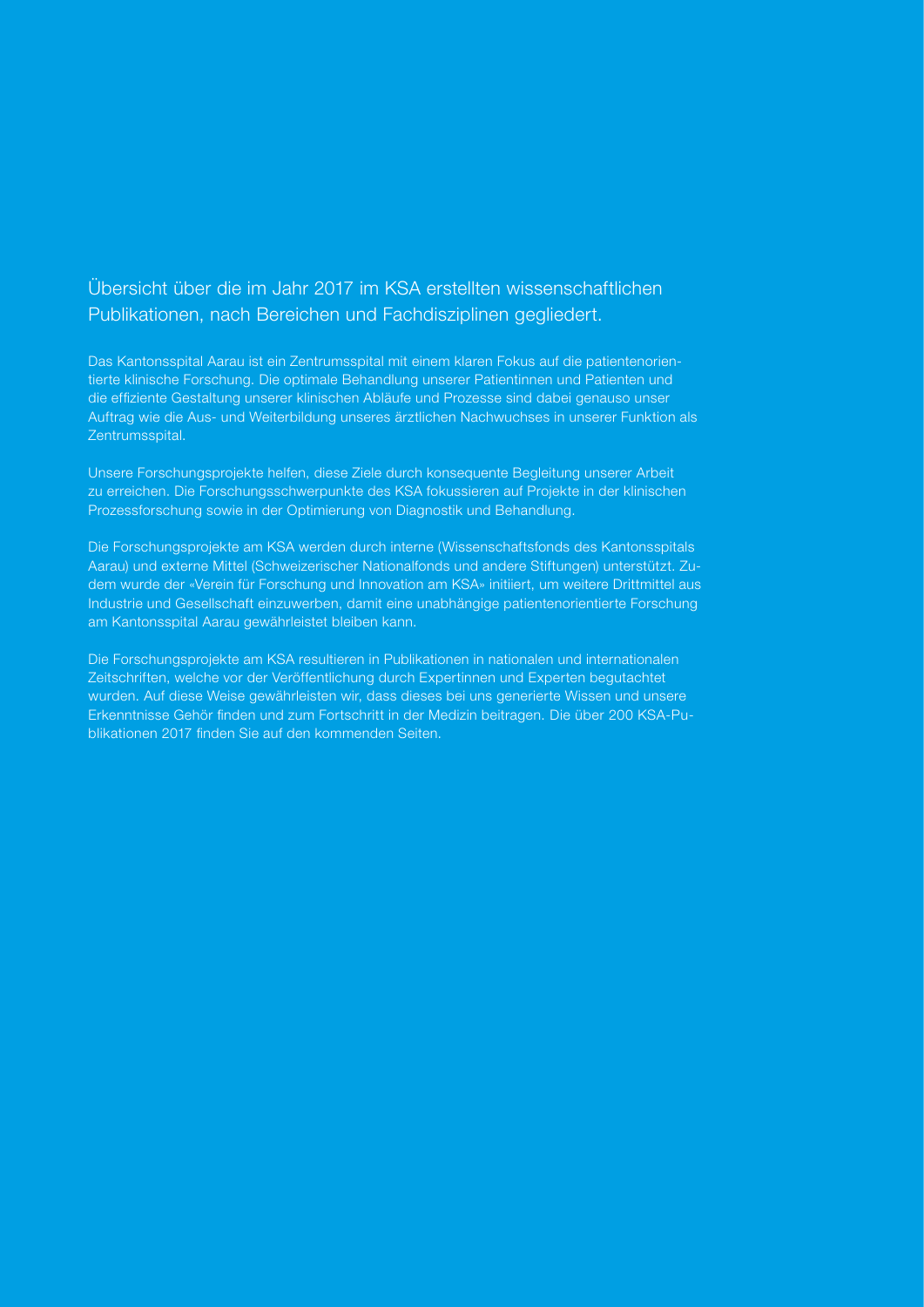#### Medizinische Universitätsklinik

#### Abteilung Allgemeine Innere und Notfallmedizin

Caviezel C, Schuetz P, Gerdes S, Gambazzi F. Procalcitonin as preoperative marker for surgery in advanced parapneumonic empyema. *J Thorac Dis.* 2017;9(3):734-41. Epub 2017/04/30. IF 2.4

Hensel M, Gradel L, Kutz A, Haubitz S, Huber A, Mueller B, Schuetz P, Hugle T. Peripheral monocytosis as a predictive factor for adverse outcome in the emergency department: Survey based on a register study. *Medicine (Baltimore).* 2017;96(28):e7404. Epub 2017/07/13. IF 1.8

Iankova I, Thompson-Leduc P, Kirson NY, Rice B, Hey J, Krause A, Schonfeld SA, DeBrase CR, Bozzette S, Schuetz P: Efficacy and Safety of Procalcitonin Guidance in Patients With Suspected or Confirmed Sepsis: A Systematic Review and Meta-Analysis. *Critical care medicine* 2017. IF 7.1

Kutz A, Ebrahimi F, Struja T, Greenwald J, Schuetz P, Mueller B: Innovative transition interventions to better align healthcare needs in hospitalised medical patients. *Swiss Medical Weekly* 2017, 147:w14515. IF 1.7

McCluskey SM, Schuetz P, Abers MS, Bearnot B, Morales ME, Hoffman D, Patel S, Rosario L, Chiappa V, Parry BA, Callahan RT, Bond SA, Lewandrowski K, Binder W, Filbin MR, Vyas JM, Mansour MK, Serial Procalcitonin as a Predictor of Bacteremia and Need for Intensive Care Unit Care in Adults With Pneumonia, Including Those With Highest Severity: A Prospective Cohort Study. *Open Forum Infect Dis.* 2017;4(1):ofw238. Epub 2017/05/10.

Odermatt J, Friedli N, Kutz A, Briel M, Bucher HC, Christ-Crain M, Burkhardt O, Welte T, Mueller B, Schuetz P. Effects of procalcitonin testing on antibiotic use and clinical outcomes in patients with upper respiratory tract infections. An individual patient data meta-analysis. *Clin Chem Lab Med.* 2017. Epub 2017/07/01. IF 3.4

Odermatt J, Hersberger L, Bolliger R, Graedel L, Christ-Crain M, Briel M, Bucher HC, Mueller B, Schuetz P. The natriuretic peptide MR-proANP predicts all-cause mortality and adverse outcome in community patients: a 10-year follow-up study. *Clin Chem Lab Med.* 2017;55(9):1407-16. Epub 2017/01/21. IF 3.4

Odermatt J, Meili M, Hersberger L, Bolliger R, Christ-Crain M, Briel M, Bucher HC, Mueller B, Schuetz P. Pro-Adrenomedullin predicts 10-year all-cause mortality in community-dwelling patients: a prospective cohort study. *BMC Cardiovasc Disord.* 2017;17(1):178. Epub 2017/07/06. IF 1.8

Ottiger M, Nickler M, Steuer C, Bernasconi L, Huber A, Christ-Crain M, Henzen C, Hoess C, Thomann R, Zimmerli W, Mueller B, Schuetz P. Gut, microbiota-dependent trimethylamine-N-oxide is associated with long-term all-cause mortality in patients with exacerbated chronic obstructive pulmonary disease. *Nutrition.* 2017. Epub 2017/09/06. IF 5.3

Sager R, Kutz A, Mueller B, Schuetz P. Procalcitonin-guided diagnosis and antibiotic stewardship revisited. *BMC Med.* 2017;15(1):15. Epub 2017/01/25. IF 8.1

Sager R, Wirz Y, Amin D, Amin A, Hausfater P, Huber A, Haubitz S, Kutz A, Mueller B, Schuetz P, Are admission procalcitonin levels universal mortality predictors across different medical emergency patient populations? Results from the multi-national, prospective, observational TRIAGE study. *Clin Chem Lab Med.* 2017. Epub 2017/04/17. IF 3.4

Schuetz P, Birkhahn R, Sherwin R, Jones AE, Singer A, Kline JA, Runyon MS, Self WH, Courtney DM, Nowak RM, Gaieski DF, Ebmeyer S, Johannes S, Wiemer JC, Schwabe A, Shapiro NI. Serial Procalcitonin Predicts Mortality in Severe Sepsis Patients: Results From the Multicenter Procalcitonin MOnitoring SEpsis (MOSES) Study. *Crit Care Med.* 2017;45(5):781-9. Epub 2017/03/04. IF 7.1

Schuetz P, Bretscher C, Bernasconi L, Mueller B. Overview of procalcitonin assays and procalcitonin-quided protocols for the management of patients with infections and sepsis. *Expert Rev Mol Diagn.* 2017;17(6):593-601. Epub 2017/04/27. IF 3.1

Schuetz P, Ebmeyer S, Johannes S, Wiemer JC, Schwabe A, Shapiro NI. The authors reply. *Crit Care Med.* 2017;45(10):e1098-e9. Epub 2017/09/16. IF 7.1

Schuetz P, Mueller B. Procalcitonin-guided antibiotic stewardship from newborns to centennials. *Lancet.* 2017;390(10097):826-9. Epub 2017/07/18. IF 47.8

Schuetz P, Wahl PM: Additional Real-World Evidence Supporting Procalcitonin as an Effective Tool to Improve Antibiotic Management and Cost of the Critically Ill Patient. *Chest* 2017, 151(1):6-8. IF 6.2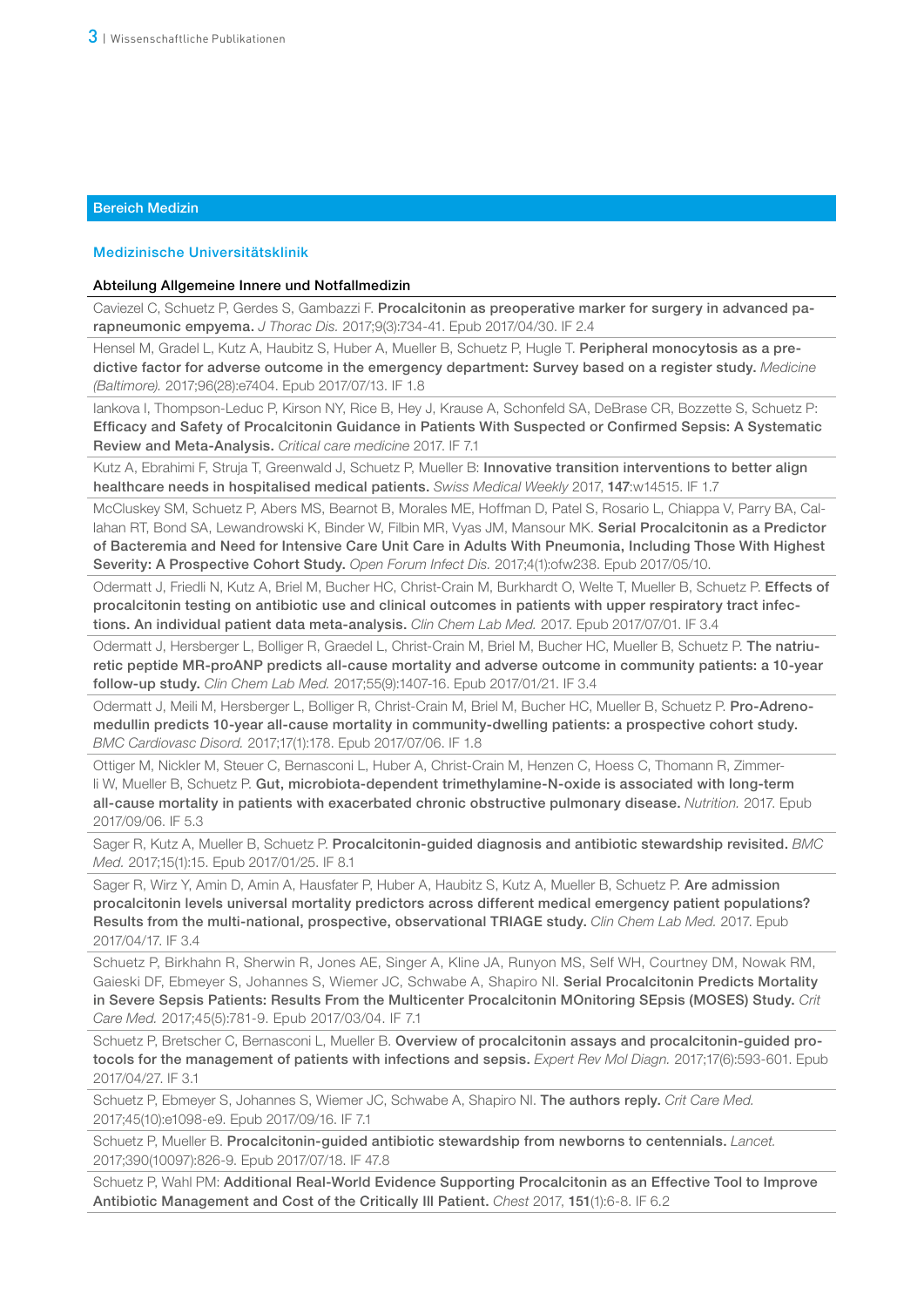Schuetz P, Wahl PM: Residual confounding or lack of effect? *Clinical infectious diseases: an official publication of the Infectious Diseases Society of America* 2017. IF 8.2

Schuetz P, Wirz Y, Sager R, Christ-Crain M, Stolz D, Tamm M, Bouadma L, Luyt CE, Wolff M, Chastre J, Tubach F, Kristoffersen KB, Burkhardt O, Welte T, Schroeder S, Nobre V, Wei L, Bucher HC, Annane D, Reinhart K, Falsey AR, Branche A, Damas P, Nijsten M, de Lange DW, Deliberato RO, Oliveira CF, Maravic-Stojkovic V, Verduri A, Beghe B, Cao B, Shehabi Y, Jensen JS, Corti C, van Oers JAH, Beishuizen A, Girbes ARJ, de Jong E, Briel M, Mueller B. Effect of procalcitonin-guided antibiotic treatment on mortality in acute respiratory infections: a patient level meta-analysis. *Lancet Infect Dis*. 2017. Epub 2017/10/19. IF 19.9

Schuetz P, Wirz Y, Sager R, Christ-Crain M, Stolz D, Tamm M, Bouadma L, Luyt CE, Wolff M, Chastre J, Tubach F, Kristoffersen KB, Burkhardt O, Welte T, Schroeder S, Nobre V, Wei L, Bucher HC, Bhatnagar N, Annane D, Reinhart K, Branche A, Damas P, Nijsten M, de Lange DW, Deliberato RO, Lima SS, Maravic-Stojkovic V, Verduri A, Cao B, Shehabi Y, Beishuizen A, Jensen JS, Corti C, Van Oers JA, Falsey AR, de Jong E, Oliveira CF, Beghe B, Briel M, Mueller B. Procalcitonin to initiate or discontinue antibiotics in acute respiratory tract infections. *Cochrane Database Syst Rev.* 2017;10:CD007498. Epub 2017/10/13. IF 6.3

Schuetz P. Personalized medicine of patients with respiratory infections through the measurement of specific blood biomarkers: fact or fiction? *Expert Rev Respir Med*. 2017;11(8):605-7. Epub 2017/06/15. IF 2.4

Stojanovic I, Schneider JE, Wei L, Hong Z, Keane C, Schuetz P. Economic evaluation of procalcitonin-guided antibiotic therapy in acute respiratory infections: a Chinese hospital system perspective. *Clin Chem Lab Med.*  2017;55(4):561-70. Epub 2016/09/23. IF 3.4

Vogeli A, Ottiger M, Meier MA, Steuer C, Bernasconi L, Huber A, Christ-Crain M, Henzen C, Hoess C, Thomann R, Zimmerli W, Mueller B, Schuetz P. Asymmetric Dimethylarginine Predicts Long-Term Outcome in Patients with Acute Exacerbation of Chronic Obstructive Pulmonary Disease. *Lung.* 2017. Epub 2017/08/31. IF 1.9

Vogeli A, Ottiger M, Meier MA, Steuer C, Bernasconi L, Kulkarni P, Huber A, Christ-Crain M, Henzen C, Hoess C, Thomann R, Zimmerli W, Mueller B, Schuetz P. Admission levels of asymmetric and symmetric dimethylarginine predict long-term outcome in patients with community-acquired pneumonia. *Respir Res.* 2017;18(1):25. Epub 2017/01/25. IF 3.8

Wenke-Zobler J, Brunner C, Schäfer-Keller P, Reutlinger B, De Geest S, Schubert M, Regez K, Schuetz P, Mueller B, Conca A:

Verbessert eine pflegegeleitete Versorgung die Selbstpflegefähigkeiten? Eine quasi-experimentelle Studie. *Klinische Pflegeforschung* 2017, 3:48-60.

Wirz Y, Branche A, Wolff M, Welte T, Nobre V, Reinhart K, Falsey AR, Damas P, Beishuizen A, Deliberato RO, Shehabi Y, Jensen JS, Mueller B, Schuetz P: Management of Respiratory Infections with Use of Procalcitonin: Moving toward More Personalized Antibiotic Treatment Decisions. *ACS infectious diseases* 2017, 3(12):875-879. IF 3.3

Zurfluh S, Nickler M, Ottiger M, Steuer C, Kutz A, Christ-Crain M, Zimmerli W, Thomann R, Hoess C, Henzen C, Bernasconi L, Huber A, Mueller B, Schuetz P: Association of adrenal hormone metabolites and mortality over a 6-year follow-up in COPD patients with acute exacerbation. *Clinical chemistry and laboratory medicine* 2017. IF 3.4

# Dermatologie und Allergologie

Ebnother M, Streit M, Grabbe J: [Prurigo pigmentosa after fat-reduced diet, treated with doxycycline]. *Der Hautarzt; Zeitschrift fur Dermatologie, Venerologie, und verwandte Gebiete* 2017. IF 0.7

Pereira MP, Steinke S, Zeidler C, Forner C, Riepe C, Augustin M, Bobko S, Dalgard F, Elberling J, Garcovich S, Gieler U, Goncalo M, Halvorsen JA, Leslie TA, Metz M, Reich A, Savk E, Schneider G, Serra-Baldrich E, Stander HF, Streit M, Wallengren J, Weller K, Wollenberg A, Bruland P, Soto-Rey I, Storck M, Dugas M, Weisshaar E, Szepietowski JC, Legat FJ, Stander S, members ETFPg: European academy of dermatology and venereology European prurigo project: expert consensus on the definition, classification and terminology of chronic prurigo. *Journal of the European Academy of Dermatology and Venereology* : JEADV 2017. IF 3.5

Stander S, Zeidler C, Augustin M, Bayer G, Kremer AE, Legat FJ, Maisel P, Mettang T, Metz M, Nast A, Niemeier V, Raap U, Schneider G, Stander HF, Staubach P, Streit M, Weisshaar E: S2k-Leitlinie zur Diagnostik und Therapie des chronischen Pruritus - Update - Kurzversion. *Journal der Deutschen Dermatologischen Gesellschaft = Journal of the German Society of Dermatology* : JDDG 2017, 15(8):860-873. IF 2.9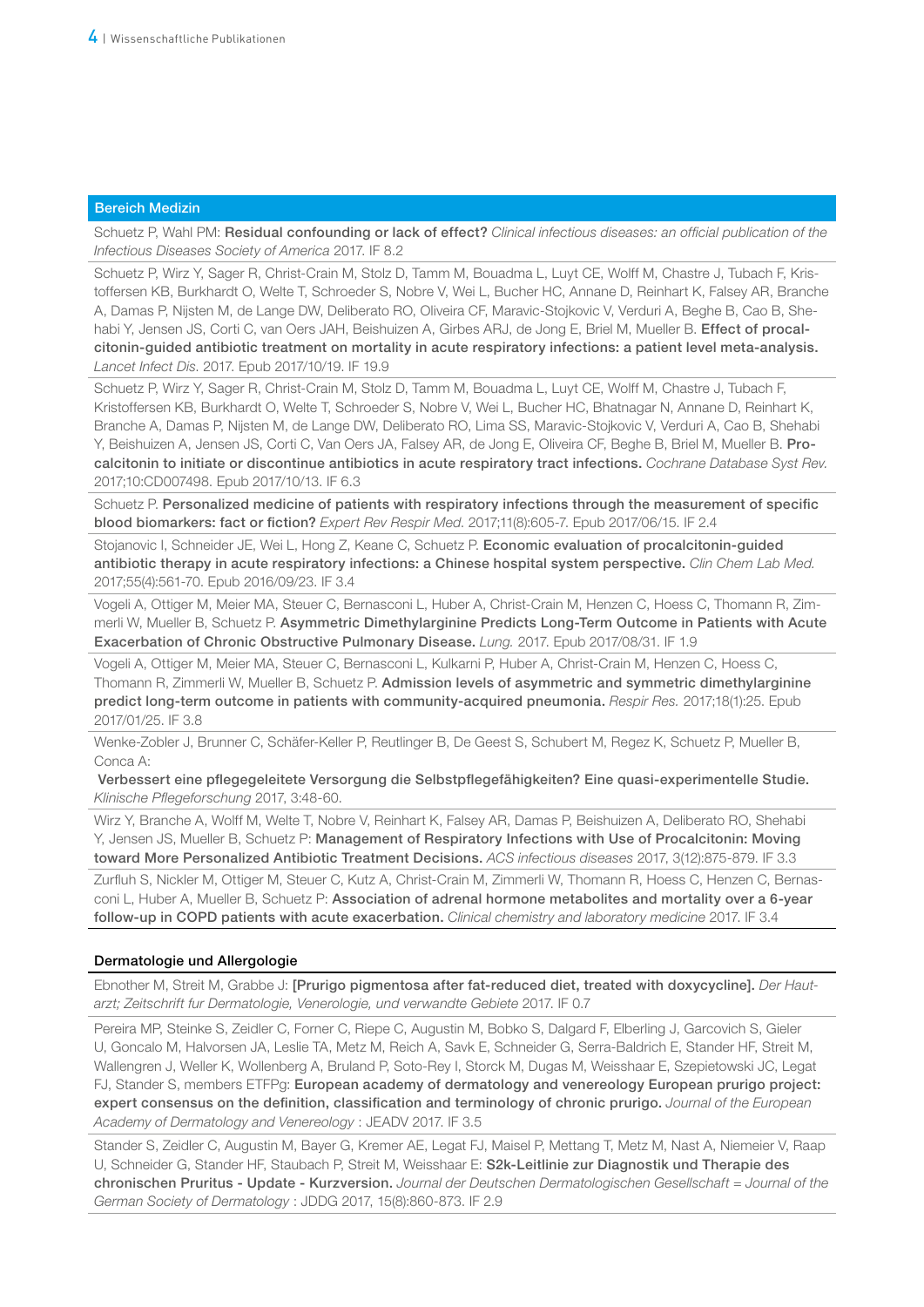Stander S, Zeidler C, Augustin M, Bayer G, Kremer AE, Legat FJ, Maisel P, Mettang T, Metz M, Nast A, Niemeier V, Raap U, Schneider G, Stander HF, Staubach P, Streit M, Weisshaar E: S2k Guidelines for the diagnosis and treatment of chronic pruritus - update - short version. *Journal der Deutschen Dermatologischen Gesellschaft = Journal of the German Society of Dermatology* : JDDG 2017, 15(8):860-872. IF 2.9

# Endokrinologie, Diabetologie und Metabolismus

Baumgartner A, Bargetzi A, Zueger N, Bargetzi M, Medinger M, Bounoure L, Gomes F, Stanga Z, Mueller B, Schuetz P. Revisiting nutritional support for allogeneic hematologic stem cell transplantation-a systematic review. *Bone Marrow Transplant.* 2017;52(4):506-13. Epub 2017/01/10. IF 3.9

Baumgartner A, Bargetzi M, Bargetzi A, Zueger N, Medinger M, Passweg J, Schanz U, Samaras P, Chalandon Y, Pichard C, Limonta A, Wannesson L, Pabst T, Duchosal MA, Hess U, Stanga Z, Mueller B, Schuetz P. Nutritional support practices in hematopoietic stem cell transplantation centers: A nationwide comparison. *Nutrition.* 2017;35:43- 50. Epub 2017/03/01. IF 3.4

Blum CA, Winzeler B, Nigro N, Schuetz P, Biethahn S, Kahles T, Mueller C, Timper K, Haaf K, Tepperberg J, Amort M, Huber A, Bingisser R, Sandor PS, Nedeltchev K, Muller B, Katan M, Christ-Crain M. Copeptin for risk stratification in non-traumatic headache in the emergency setting: a prospective multicenter observational cohort study. *J Headache Pain.* 2017;18(1):21. Epub 2017/02/16. IF 3.6

Braun N, Hoess C, Kutz A, Christ-Crain M, Thomann R, Henzen C, Zimmerli W, Mueller B, Schuetz P. Obesity paradox in patients with community-acquired pneumonia: Is inflammation the missing link? *Nutrition.* 2017;33:304-10. Epub 2016/10/16. IF 5.3

Friedli N, Stanga Z, Sobotka L, Culkin A, Kondrup J, Laviano A, Mueller B, Schuetz P. Revisiting the refeeding syndrome: Results of a systematic review. *Nutrition.* 2017;35:151-60. Epub 2017/01/15. IF 5.3

Gomes F, Schuetz P, Bounoure L, Austin P, Ballesteros-Pomar M, Cederholm T, Fletcher J, Laviano A, Norman K, Poulia KA, Ravasco P, Schneider SM, Stanga Z, Weekes CE, Bischoff SC. ESPEN guidelines on nutritional support for polymorbid internal medicine patients. *Clin Nutr.* 2017. Epub 2017/08/15. IF 4.5

Kutz A, Struja T, Hausfater P, Amin D, Amin A, Haubitz S, Bernard M, Huber A, Mueller B, Schuetz P, group Ts. The association of admission hyperglycaemia and adverse clinical outcome in medical emergencies: the multinational, prospective, observational TRIAGE study. *Diabet Med.* 2017;34(7):973-82. Epub 2017/02/07. IF 3.1

Meier MA, Ottiger M, Vogeli A, Steuer C, Bernasconi L, Thomann R, Christ-Crain M, Henzen C, Hoess C, Zimmerli W, Huber A, Mueller B, Schuetz P: Activation of the tryptophan/serotonin pathway is associated with severity and predicts outcomes in pneumonia: results of a long-term cohort study. *Clinical chemistry and laboratory medicine* 2017, 55(7):1060-1069. IF 3.4

Meier MA, Ottiger M, Vogeli A, Steuer C, Bernasconi L, Thomann R, Christ-Crain M, Henzen C, Hoess C, Zimmerli W, Huber A, Mueller B, Schuetz P. Activation of the Serotonin Pathway is Associated with Poor Outcome in COPD Exacerbation: Results of a Long-Term Cohort Study. *Lung.* 2017;195(3):303-11. Epub 2017/04/24. IF 1.9

Nickler M, Ottiger M, Steuer C, Kutz A, Christ-Crain M, Zimmerli W, Thomann R, Hoess C, Henzen C, Bernasconi L, Huber A, Mueller B, Schuetz P, Pro HSG. Time-dependent association of glucocorticoids with adverse outcome in community-acquired pneumonia: a 6-year prospective cohort study. *Crit Care.* 2017;21(1):72. Epub 2017/03/25. IF 5.4

Nigro N, Winzeler B, Suter-Widmer I, Schuetz P, Arici B, Bally M, Blum CA, Nickel CH, Bingisser R, Bock A, Huber A, Muller B, Christ-Crain M. Evaluation of copeptin and commonly used laboratory parameters for the differential diagnosis of profound hyponatraemia in hospitalized patients: The Co-MED Study'. Clin Endocrinol (Oxf). 2017;86(3):456-62. Epub 2016/09/23. IF 5.5

Sailer CO, Winzeler B, Nigro N, Suter-Widmer I, Arici B, Bally M, Schuetz P, Mueller B, Christ-Crain M. Characteristics and outcomes of patients with profound hyponatraemia due to primary polydipsia. *Clin Endocrinol (Oxf).* 2017;87(5):492-9. Epub 2017/05/31. IF 5.5

Schuetz P. Food for thought: why does the medical community struggle with research about nutritional therapy in the acute care setting? *BMC Med*. 2017;15(1):38. Epub 2017/02/25. IF 8.1

Schuetz P, Meier MA, Bally MR, Gomes F, Mueller B. Industry sponsorship and outcomes of nutrition studies: Is there an association when looking at the trial level? *Clin Nutr.* 2017;36(2):616-8. Epub 2017/01/09. IF 4.5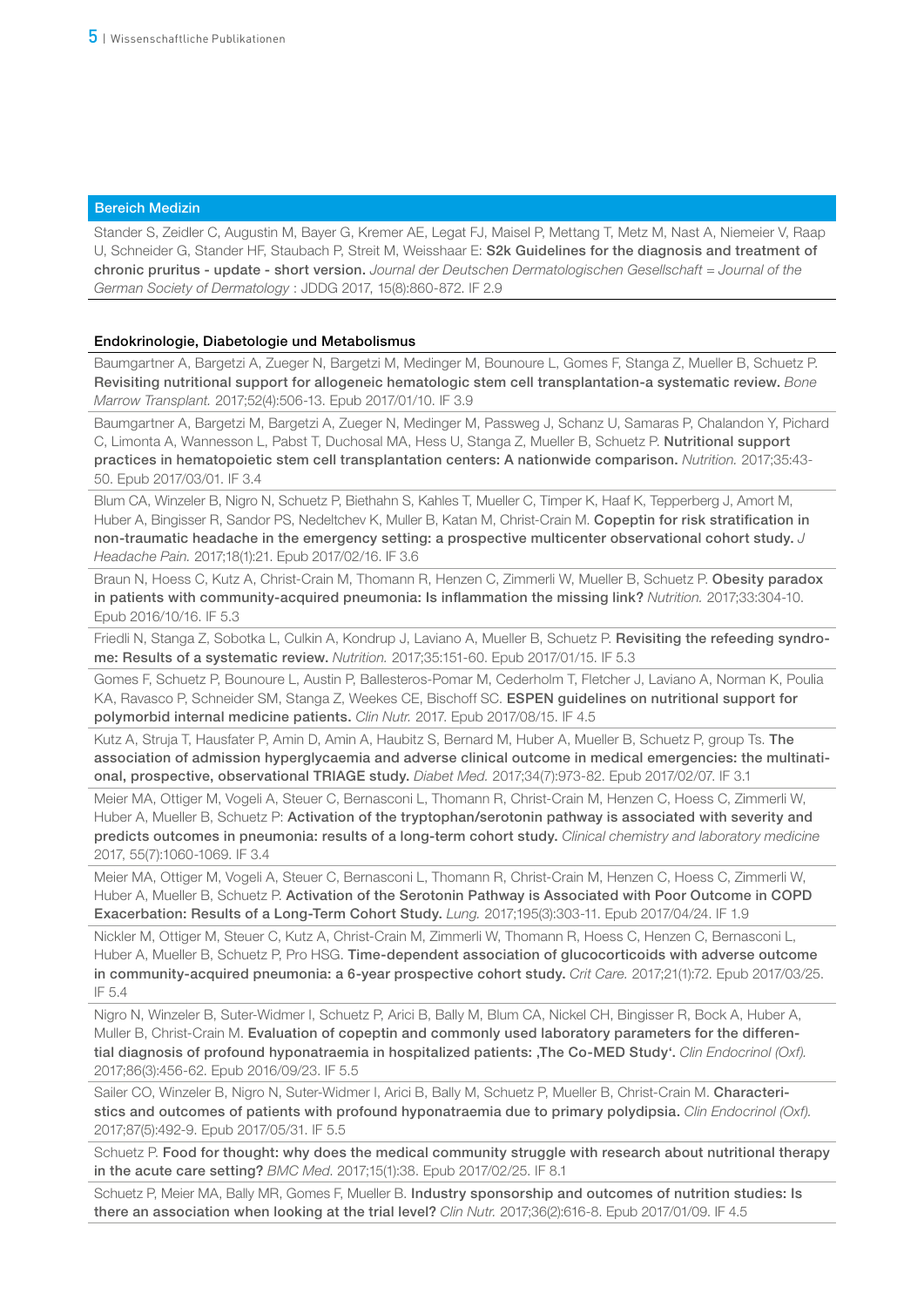Seelig E, Meyer S, Timper K, Nigro N, Bally M, Pernicova I, Schuetz P, Muller B, Korbonits M, Christ-Crain M. Metformin prevents metabolic side effects during systemic glucocorticoid treatment. *Eur J Endocrinol.* 2017;176(3):349-58. Epub 2017/01/12. IF 4.1

Struja T, Briner L, Meier A, Kutz A, Mundwiler E, Huber A, Mueller B, Bernasconi L, Schuetz P. Diagnostic Accuracy of Basal Cortisol Level to Predict Adrenal Insufficiency in Cosyntropin Testing: Results from an Observational Cohort Study with 804 Patients. *Endocr Pract.* 2017;23(8):949-61. Epub 2017/06/15. IF 2.3

Struja T, Fehlberg H, Kutz A, Guebelin L, Degen C, Mueller B, Schuetz P. Can we predict relapse in Graves' disease? Results from a systematic review and meta-analysis. *Eur J Endocrinol.* 2017;176(1):87-97. Epub 2016/10/27. IF 4.1

Struja T, Kaeslin M, Boesiger F, Jutzi R, Imahorn N, Kutz A, Bernasconi L, Mundwiler E, Mueller B, Christ-Crain M, Meienberg F, Ebrahimi F, Henzen C, Fischli S, Kraenzlin M, Meier C, Schuetz P. External validation of the GREAT score to predict relapse risk in Graves' disease: results from a multicenter, retrospective study with 741 patients. *Eur J Endocrinol.* 2017;176(4):413-9. Epub 2017/01/20. IF 4.1

Struja T, Kutz A, Fischli S, Meier C, Mueller B, Recher M, Schuetz P. Is Graves' disease a primary immunodeficiency? New immunological perspectives on an endocrine disease. *BMC Med.* 2017;15(1):174. Epub 2017/09/26. IF 8.1

Urwyler SA, Schuetz P, Ebrahimi F, Donath MY, Christ-Crain M. Interleukin-1 Antagonism Decreases Cortisol Levels in Obese Individuals. *J Clin Endocrinol Metab.* 2017;102(5):1712-8. Epub 2017/03/23. IF 5.5

#### Gastroenterologie und Hepatologie

Bregenzer A, Conen A, Knuchel J, Friedl A, Eigenmann F, Naf M, Ackle P, Roth M, Fux CA: Management of hepatitis C in decentralised versus centralised drug substitution programmes and minimally invasive point-of-care tests to close gaps in the HCV cascade. *Swiss Medical Weekly* 2017, 147:w14544. IF 1.7

Datta NR, Pestalozzi B, Clavien PA, Siebenhuner A, Puric E, Khan S, Mamot C, Riesterer O, Knuchel J, Reiner CS, Bodis S, members of the HTG: "HEATPAC" - a phase II randomized study of concurrent thermochemoradiotherapy versus chemoradiotherapy alone in locally advanced pancreatic cancer. *Radiation oncology* 2017, 12(1):183. IF 2.6

#### Hämatologie und Transfusionsmedizin / Onkologie

Baumgartner A, Bargetzi A, Zueger N, Bargetzi M, Medinger M, Bounoure L, Gomes F, Stanga Z, Mueller B, Schuetz P: Revisiting nutritional support for allogeneic hematologic stem cell transplantation-a systematic review. *Bone marrow transplantation* 2017, 52(4):506-513. IF 3.9

Baumgartner A, Bargetzi M, Bargetzi A, Zueger N, Medinger M, Passweg J, Schanz U, Samaras P, Chalandon Y, Pichard C, Limonta A, Wannesson L, Pabst T, Duchosal MA, Hess U, Stanga Z, Mueller B, Schuetz P: Nutritional support practices in hematopoietic stem cell transplantation centers: A nationwide comparison. Nutrition 2017, 35:43-50. IF 5.3

Blum V, Heini AD, Novak U, Taleghani BM, Baerlocher GM, Leibundgut K, Seipel K, Banz Y, Bargetzi M, Pabst T: Hematopoietic stem cell remobilization with vinorelbine and filgrastim in AML. *Bone marrow transplantation* 2017, 52(5):786-788. IF 3.9

Bonadies N, Feller A, Rovo A, Ruefer A, Blum S, Gerber B, Stuessi G, Benz R, Cantoni N, Holbro A, Schmidt A, Lehmann T, Wilk CM, Arndt V, Group NW: Trends of classification, incidence, mortality, and survival of MDS patients in Switzerland between 2001 and 2012. *Cancer epidemiology* 2017, 46:85-92. IF 2.3

Burmeister K, Quagliata L, Andreozzi M, Eppenberger-Castori S, Matter MS, Perrina V, Grobholz R, Jochum W, Horber D, Moosmann P, Lehmann F, Koberle D, Ng CK, Piscuoglio S, Tornillo L, Terracciano LM: Vascular endothelial growth factor A amplification in colorectal cancer is associated with reduced M1 and M2 macrophages and diminished PD-1-expressing lymphocytes. *PloS one* 2017, 12(4):e0175563. IF 2.8

Datta NR, Pestalozzi B, Clavien PA, Siebenhuner A, Puric E, Khan S, Mamot C, Riesterer O, Knuchel J, Reiner CS, Bodis S, members of the HTG: "HEATPAC" - a phase II randomized study of concurrent thermochemoradiotherapy versus chemoradiotherapy alone in locally advanced pancreatic cancer. *Radiation oncology* 2017, 12(1):183. IF 2.6

Gossi F, Spahn M, Zweifel M, Panagiotis S, Mischo A, Stenner F, Hess U, Berthold D, Bargetzi M, Schardt J, Pabst T: Comparison of three or fewer high-dose chemotherapy cycles as salvage treatment in germ cell tumors in first relapse. *Bone marrow transplantation* 2017, 52(2):334-336. IF 3.9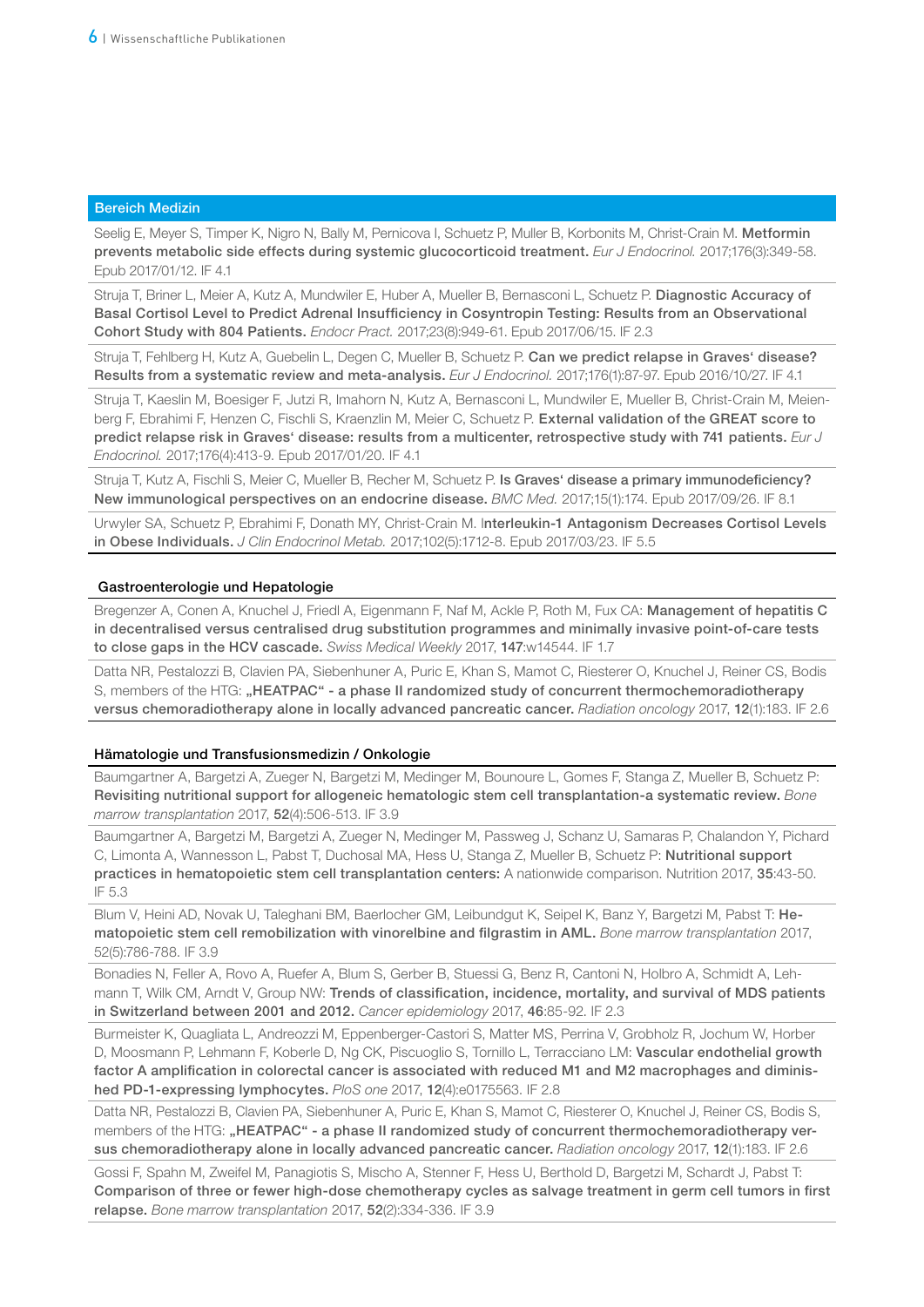Juskevicius D, Jucker D, Klingbiel D, Mamot C, Dirnhofer S, Tzankov A: Mutations of CREBBP and SOCS1 are independent prognostic factors in diffuse large B cell lymphoma: mutational analysis of the SAKK 38/07 prospective clinical trial cohort. *Journal of hematology & oncology* 2017, 10(1):70. IF 4.1

Kingston C, Medinger M, Banderet-Uglioni F, Bassetti S, Bargetzi M, Haubitz S, Fux CA, Battig V, Goldenberger D, Passweg J, Heizmann M: Fungemia and necrotic lymph node infection with Sporopachydermia cereana in a patient with acute myeloid leukemia. *International journal of infectious diseases : IJID : official publication of the International Society for Infectious Diseases* 2017, 61:103-106. IF 2.5

Maul JT, Stenner-Liewen F, Seifert B, Pfrommer S, Petrausch U, Kiessling MK, Schanz U, Nair G, Mischo A, Taverna C, Schmidt A, Bargetzi M, Stupp R, Renner C, Samaras P: Efficacious and save use of biosimilar filgrastim for hematopoietic progenitor cell chemo-mobilization with vinorelbine in multiple myeloma patients. *Journal of clinical apheresis* 2017, 32(1):21-26. IF 1.8

Mey UJ, Brugger W, Schwarb H, Pederiva S, Schwarzer A, Dechow T, Jehner P, Rauh J, Taverna CJ, Schmid M, Schmidt-Hieber M, Doerfel S, Fischer N, Ruefer A, Ziske C, Knauf W, Cathomas R, von Moos R, Hitz F, Sauter R, Hiendlmeyer E, Cantoni N, Bargetzi M, Driessen C: Bendamustine, lenalidomide and dexamethasone (BRd) has high activity as 2(nd) -line therapy for relapsed and refractory multiple myeloma - a phase II trial. *British journal of haematology* 2017, 176(5):770-782. IF 3.9

Pagani O, Klingbiel D, Ruhstaller T, Nole F, Eppenberger S, Oehlschlegel C, Bernhard J, Brauchli P, Hess D, Mamot C, Munzone E, Pestalozzi B, Rabaglio M, Aebi S, Ribi K, Rochlitz C, Rothgiesser K, Thurlimann B, von Moos R, Zaman K, Goldhirsch A, Swiss Group for Clinical Cancer R: Do all patients with advanced HER2 positive breast cancer need upfront-chemo when receiving trastuzumab? Randomized phase III trial SAKK 22/99. *Annals of oncology : official journal of the European Society for Medical Oncology* 2017, 28(2):305-312. IF 3.9

Roelcke U, Berberat J, Mamot C, Remonda L: Diffusivity changes in bevacizumab-responding and -refractory meningioma. *Neuroradiology* 2017, 59(11):1059-1061. IF 2.1

Ruefer A, Bapst C, Benz R, Bremerich J, Cantoni N, Infanti L, Samii K, Schmid M, Vallee JP: Role of liver magnetic resonance imaging in hyperferritinaemia and the diagnosis of iron overload. *Swiss Medical Weekly* 2017, 147:w14550. IF 1.7

Samaras P, Rutti MF, Seifert B, Bachmann H, Schanz U, Eisenring M, Renner C, Muller AM, Schmidt A, Mischo A, Fuchs I, Bargetzi M, Manz MG, Stupp R, Petrausch U, Stenner-Liewen F: Mobilization of Hematopoietic Progenitor Cells with Standard or Reduced Dose Filgrastim after Vinorelbine in Multiple Myeloma Patients. a Randomized Prospective Single Center Phase II Study. *Biology of blood and marrow transplantation* : *journal of the American Society for Blood and Marrow Transplantation* 2017. IF 4.7

Schnegg-Kaufmann A, Feller A, Baldomero H, Rovo A, Manz MG, Gregor M, Efthymiou A, Bargetzi M, Hess U, Spertini O, Chalandon Y, Passweg JR, Stussi G, Arndt V, Bonadies N, Group NW: Improvement of relative survival in elderly patients with acute myeloid leukaemia emerging from population-based cancer registries in Switzerland between 2001 and 2013. *Cancer epidemiology* 2017, 52:55-62. IF 2.3

Van Den Neste E, Schmitz N, Mounier N, Gill D, Linch D, Trneny M, Bouadballah R, Radford J, Bargetzi M, Ribrag V, Duhrsen U, Ma D, Briere J, Thieblemont C, Bachy E, Moskowitz CH, Glass B, Gisselbrecht C: Outcomes of diffuse large B-cell lymphoma patients relapsing after autologous stem cell transplantation: an analysis of patients included in the CORAL study. *Bone marrow transplantation* 2017, 52(2):216-221. IF 3.9

Voegeli M, Rondeau S, Berardi Vilei S, Lerch E, Wannesson L, Pabst T, Rentschler J, Bargetzi M, Jost L, Ketterer N, Bischof Delaloye A, Ghielmini M: Y(90) -Ibritumomab tiuxetan (Y(90) -IT) and high-dose melphalan as conditioning regimen before autologous stem cell transplantation for elderly patients with lymphoma in relapse or resistant to chemotherapy: a feasibility trial (SAKK 37/05). *Hematological oncology* 2017, 35(4):576-583. IF 3.1

#### Infektiologie und Spitalhygiene

Bayard C, Ledergerber B, Flepp M, Lecompte T, Moulin E, Hoffmann M, Weber R, Staehelin C, Di Benedetto C, Fux CA, Tarr PE, Hasse B, Swiss HIVCS: Associations Between Antiretroviral Treatment and Avascular Bone Necrosis: The Swiss HIV Cohort Study. *Open forum infectious diseases* 2017, 4(4):ofx177.

Bregenzer A, Conen A, Knuchel J, Friedl A, Eigenmann F, Naf M, Ackle P, Roth M, Fux CA: Management of hepatitis C in decentralised versus centralised drug substitution programmes and minimally invasive point-of-care tests to close gaps in the HCV cascade. *Swiss Medical Weekly* 2017, 147:w14544. IF 1.7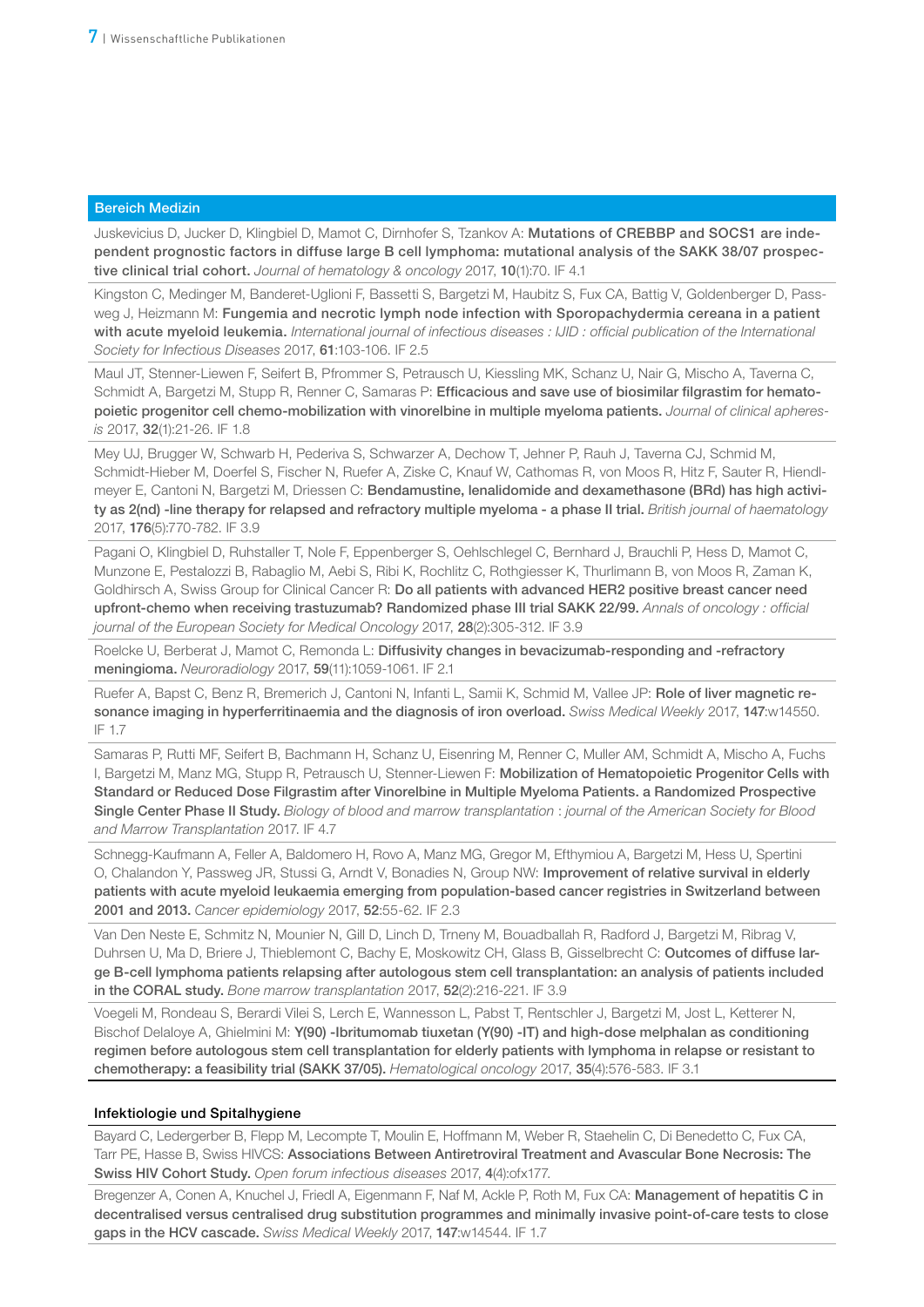Conen A, Fux CA, Vajkoczy P, Trampuz A: Management of infections associated with neurosurgical implanted devices. *Expert review of anti-infective therapy* 2017, 15(3):241-255. IF 3.1

Damonti L, Erard V, Garbino J, Schrenzel J, Zimmerli S, Muhlethaler K, Imhof A, Zbinden R, Fehr J, Boggian K, Bruderer T, Fluckiger U, Frei R, Orasch C, Conen A, Khanna N, Bregenzer T, Bille J, Lamoth F, Marchetti O, Bochud PY, Fungal Infection Network of S: Catheter retention as a consequence rather than a cause of unfavorable outcome in candidemia. *Intensive care medicine* 2017, 43(6):935-939. IF 12.0

Gebreselassie HM, Kraus D, Fux CA, Haubitz S, Scherrer A, Hatz C, Veit O, Stoeckle M, Fehr J, de Lucia S, Cavassini M, Bernasconi E, Schmid P, Furrer H, Staehelin C, Swiss HIVCS: Ethnicity predicts viral rebound after travel to the tropics in HIV-infected travelers to the tropics in the Swiss HIV Cohort Study. *HIV medicine* 2017, 18(8):564-572. IF 3.3

Gueler A, Moser A, Calmy A, Gunthard HF, Bernasconi E, Furrer H, Fux CA, Battegay M, Cavassini M, Vernazza P, Zwahlen M, Egger M, Swiss Hiv Cohort Study SNC: Life expectancy in HIV-positive persons in Switzerland: matched comparison with general population. *Aids* 2017, 31(3):427-436. IF 5.0

Haller S, Kolzer V, Fux CA, Glaser C, Cathomas G: [Lower right abdominal pain in a young woman : An ordinary appendicitis]. *Der Chirurg; Zeitschrift fur alle Gebiete der operativen Medizen* 2017, 88(2):155-157. IF 0.6

Kingston C, Medinger M, Banderet-Uglioni F, Bassetti S, Bargetzi M, Haubitz S, Fux CA, Battig V, Goldenberger D, Passweg J, Heizmann M: Fungemia and necrotic lymph node infection with Sporopachydermia cereana in a patient with acute myeloid leukemia. *International journal of infectious diseases : IJID : official publication of the International Society for Infectious Diseases* 2017, 61:103-106. IF 2.5

Ryom L, Mocroft A, Kirk O, Reiss P, Ross M, Smith C, Moranne O, Morlat P, Fux CA, Sabin C, Phillips A, Law M, Lundgren JD, group DADs: Predictors of estimated glomerular filtration rate progression, stabilization or improvement after chronic renal impairment in HIV-positive individuals. *Aids* 2017, 31(9):1261-1270. IF 5.0

Ryom L, Mocroft A, Kirk O, Reiss P, Ross M, Smith C, Moranne O, Morlat P, Fux CA, Sabin C, Phillips A, Law M, Lundgren JD, group DADs: Predictors of eGFR progression, stabilisation or improvement after chronic renal impairment in HIV-positive individuals. *Aids* 2017. IF 5.0

Turk T, Bachmann N, Kadelka C, Boni J, Yerly S, Aubert V, Klimkait T, Battegay M, Bernasconi E, Calmy A, Cavassini M, Furrer H, Hoffmann M, Gunthard HF, Kouyos RD, Swiss HIVCS, Aubert V, Battegay M, Bernasconi E, Boni J, Braun DL, Bucher HC, Calmy A, Cavassini M, Ciuffi A, Dollenmaier G, Egger M, Elzi L, Fehr J, Fellay J, Furrer H, Fux CA, Gunthard HF, Haerry D, Hasse B, Hirsch HH, Hoffmann M, Hosli I, Kahlert C, Kaiser L, Keiser O, Klimkait T, Kouyos RD, Kovari H, Ledergerber B, Martinetti G, Martinez de Tejada B, Marzolini C, Metzner KJ, Muller N, Nicca D, Pantaleo G, Paioni P, Rauch A, Rudin C, Scherrer AU, Schmid P, Speck R, Stockle M, Tarr P, Trkola A, Vernazza P, Wandeler G, Weber R, Yerly S: Assessing the danger of self-sustained HIV epidemics in heterosexuals by population based phylogenetic cluster analysis. *eLife* 2017, 6. IF 7.7

Weber WP, Mujagic E, Zwahlen M, Bundi M, Hoffmann H, Soysal SD, Kraljevic M, Delko T, von Strauss M, Iselin L, Da Silva RXS, Zeindler J, Rosenthal R, Misteli H, Kindler C, Muller P, Saccilotto R, Lugli AK, Kaufmann M, Gurke L, von Holzen U, Oertli D, Bucheli-Laffer E, Landin J, Widmer AF, Fux CA, Marti WR: Timing of surgical antimicrobial prophylaxis: a phase 3 randomised controlled trial. *The Lancet Infectious diseases* 2017, 17(6):605-614. IF 19.9

# Medizinische Intensivstation

Blum CA, Schneeberger D, Lang M, Rakic J, Michot MP, Muller B: Acute-Onset Panhypopituitarism Nearly Missed by Initial Cosyntropin Testing. *Case reports in critical care* 2017, 2017:7931438.

# Kardiologie (Herzzentrum Aargau)

Gstrein C, Meyer M, Anabitarte P: Iron substitution in the treatment of chronic heart failure. *Swiss Medical Weekly* 2017, 100:w14453. IF 1.7

# Nephrologie, Dialyse und Transplantation

Desai T, Conjeevaram A, Taco O, Nair S, Sridharan S, Claure-Del Granado R, Neuen BL, Penmatsa KR, Basu G, Buchkremer F, Lopez-Almaraz E, Amare FA, Parada X, Vargas MC, Paunic Z, Iannuzzella F, Langote A, Madariaga H, Rodriguez Ramirez S, Bek SG, Orantes C, Chapagain A, Aggarwal G, Trivedi M, Sethi SK: The birth of @ISNeducation. *Kidney international 2017*, 92(5):1024-1028. IF 8.4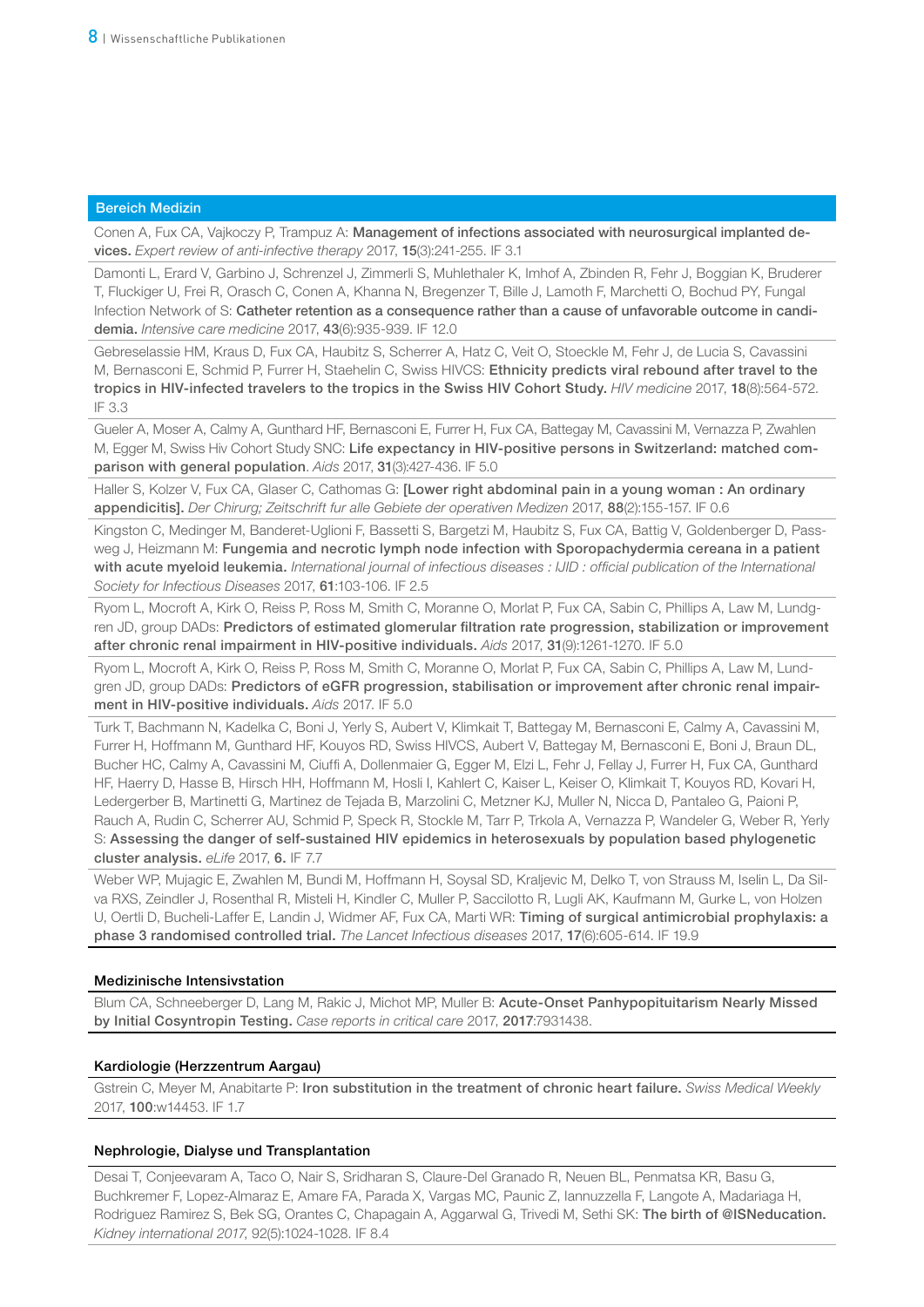Kitterer D, Biegger D, Segerer S, Braun N, Alscher MD, Latus J: Alteration of membrane complement regulators is associated with transporter status in patients on peritoneal dialysis. *PloS one* 2017, 12(5):e0177487. IF 2.8

Macdougall IC, Bock AH, Carrera F, Eckardt KU, Gaillard C, Van Wyck D, Meier Y, Larroque S, Roger SD, investigators F-CS: Renal function in patients with non-dialysis chronic kidney disease receiving intravenous ferric carboxymaltose: an analysis of the randomized FIND-CKD trial. *BMC nephrology* 2017, 18(1):24. IF 2.3

Roger SD, Gaillard CA, Bock AH, Carrera F, Eckardt KU, Van Wyck DB, Cronin M, Meier Y, Larroque S, Macdougall IC, Investigators F-CS: Safety of intravenous ferric carboxymaltose versus oral iron in patients with nondialysis-dependent CKD: an analysis of the 1-year FIND-CKD trial. *Nephrology, dialysis, transplantation : official publication of the European Dialysis and Transplant Association - European Renal Association* 2017, 32(9):1530-1539. IF 4.5

Seeger H, Latus J, Kitterer D, Alscher MD, Biegger D, Chen J, Edenhofer I, Wuthrich RP, Segerer S: CD147 expression in peritoneal injury. *Clinical and experimental nephrology* 2017. IF 1.8

Seleznik GM, Reding T, Peter L, Gupta A, Steiner SG, Sonda S, Verbeke CS, Dejardin E, Khatkov I, Segerer S, Heikenwalder M, Graf R: Development of autoimmune pancreatitis is independent of CDKN1A/p21-mediated pancreatic inflammation. *Gut* 2017. IF 16.7

Nigro N, Winzeler B, Suter-Widmer I, Schuetz P, Arici B, Bally M, Blum CA, Nickel CH, Bingisser R, Bock A, Huber A, Muller B, Christ-Crain M: Evaluation of copeptin and commonly used laboratory parameters for the differential diagnosis of profound hyponatraemia in hospitalized patients: 'The Co-MED Study'. *Clinical endocrinology* 2017, 86(3):456-462. IF 5.5

Pronai W, Rosenkranz AR, Bock A, Klauser-Braun R, Jager C, Pendl G, Hemetsberger M, Lhotta K: Management of secondary hyperparathyroidism: practice patterns and outcomes of cinacalcet treatment with or without active vitamin D in Austria and Switzerland - the observational TRANSIT Study. *Wiener klinische Wochenschrift* 2017, 129(9-10):317-328. IF 1.0

# Pneumologie und Schlafmedizin

Boerner B, Tini GM, Fachinger P, Graber SM, Irani S: Significant improvement of olfactory performance in sleep apnea patients after three months of nasal CPAP therapy - Observational study and randomized trial. *PloS one* 2017, 12(2):e0171087. IF 2.8

Clarenbach CF, Sievi NA, Haile SR, Brack T, Brutsche MH, Frey M, Irani S, Leuppi JD, Thurnheer R, Kohler M: Determinants of annual change in physical activity in COPD. *Respirology* 2017, 22(6):1133-1139. IF 3.3

Sievi NA, Brack T, Brutsche MH, Frey M, Irani S, Leuppi JD, Thurnheer R, Kohler M, Clarenbach CF: Accelerometerversus questionnaire-based assessment of physical activity and their changes over time in patients with COPD. *International journal of chronic obstructive pulmonary disease* 2017, 12:1113-1118. IF 3.2

# Klinik für Rheumatologie

Hasler P, Gabay C: Rheumatoid arthritis: from basic findings and clinical manifestations to future therapies. *Seminars in immunopathology* 2017, 39(4):339-341. IF 5.3

Kowal-Bielecka O, Fransen J, Avouac J, Becker M, Kulak A, Allanore Y, Distler O, Clements P, Cutolo M, Czirjak L, Damjanov N, Del Galdo F, Denton CP, Distler JHW, Foeldvari I, Figelstone K, Frerix M, Furst DE, Guiducci S, Hunzelmann N, Khanna D, Matucci-Cerinic M, Herrick AL, van den Hoogen F, van Laar JM, Riemekasten G, Silver R, Smith V, Sulli A, Tarner I, Tyndall A, Welling J, Wigley F, Valentini G, Walker UA, Zulian F, Muller-Ladner U: Update of EULAR recommendations for the treatment of systemic sclerosis. Annals of the rheumatic diseases 2017, 76(8):1327-1339. IF 12.8

Stoikou M, Grimolizzi F, Giaglis S, Schafer G, van Breda SV, Hoesli IM, Lapaire O, Huhn EA, Hasler P, Rossi SW, Hahn S: Gestational Diabetes Mellitus Is Associated with Altered Neutrophil Activity. *Frontiers in immunology* 2017, 8:702. IF 6.4

#### Klinik für Neurologie

Blum CA, Winzeler B, Nigro N, Schuetz P, Biethahn S, Kahles T, Mueller C, Timper K, Haaf K, Tepperberg J, Amort M, Huber A, Bingisser R, Sandor PS, Nedeltchev K, Muller B, Katan M, Christ-Crain M; Copeptin for risk stratification in non-traumatic headache in the emergency setting: a prospective multicenter observational cohort study. *The journal of headache and pain* 2017, 18(1):21. IF 3.6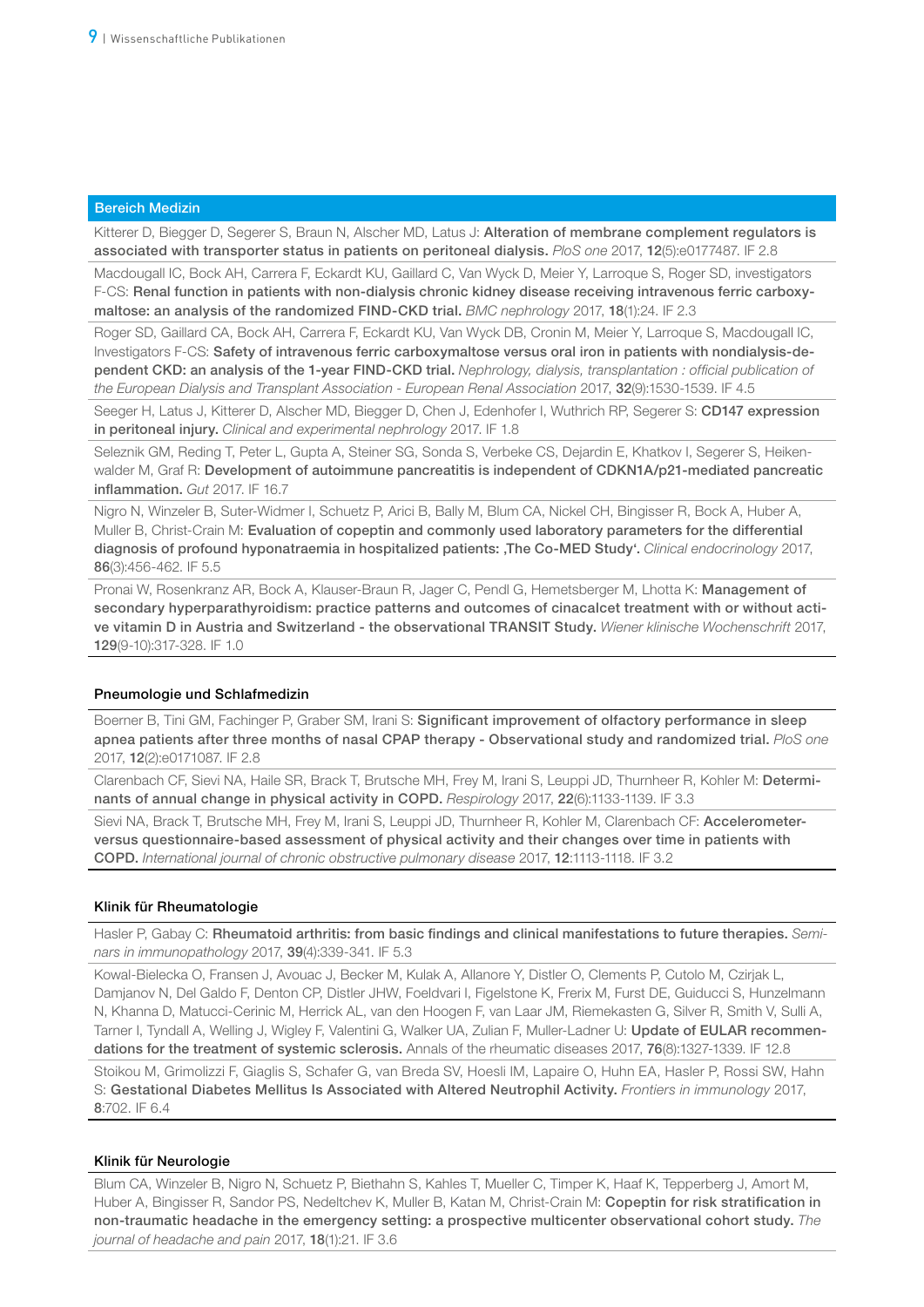Delcourt C, Sato S, Zhang S, Sandset EC, Zheng D, Chen X, Hackett ML, Arima H, Hata J, Heeley E, Al-Shahi Salman R, Robinson T, Davies L, Lavados PM, Lindley RI, Stapf C, Chalmers J, Anderson CS: Intracerebral hemorrhage location and outcome among INTERACT2 participants. Neurology 2017, 88(15):1408-1414. IF 7.6

Gschwind M, Seeck M: Transcranial direct-current stimulation as treatment in epilepsy. Expert review of neurotherapeutics 2016, 16(12):1427-1441. IF 3.1

Hlavica M, Berberat J, Ineichen BV, Anon J, Diepers M, Nedeltchev K, Kahles T, Remonda L; Emergent vs. elective stenting of carotid stenosis with intraluminal carotid thrombus. *Journal of neuroradiology Journal de neuroradiologie* 2017, 44(4):254-261. IF 2.5

Kubel S, Stegmayer K, Vanbellingen T, Pastore-Wapp M, Bertschi M, Burgunder JM, Abela E, Weder B, Walther S, Bohlhalter S: Altered praxis network underlying limb kinetic apraxia in Parkinson's disease - an fMRI study. *NeuroImage Clinical* 2017, 16:88-97. IF 4.3

Legast GM, Lascano AM, Gschwind M, Schnider A, Nicastro N: Guillain-Barré and Miller Fisher Overlap Syndrome Mimicking Alimentary Botulism. Journal of Clinical Neurology (Seoul, Korea) 2017, 13(4):442-443. IF 2.6

Oechslin MS, Gschwind M, James CE: Tracking Training-Related Plasticity by Combining fMRI and DTI: The Right Hemisphere Ventral Stream Mediates Musical Syntax Processing. *Cerebral cortex (New York, NY : 1991)* 2017:1-10. IF 6.6

Seeck M, Gschwind M: Correction and author's response to comment on: "Modern management of seizures and epilepsy". *Swiss medical weekly* 2017, 147:w14414. IF 1.7

Staljanssens W, Strobbe G, Holen RV, Birot G, Gschwind M, Seeck M, Vandenberghe S, Vulliemoz S, van Mierlo P: Seizure Onset Zone Localization from Ictal High-Density EEG in Refractory Focal Epilepsy. *Brain topography* 2017, 30(2):257-271. IF 3.4

van der Ploeg AT, Kruijshaar ME, Toscano A, Laforet P, Angelini C, Lachmann RH, Pascual Pascual SI, Roberts M, Rosler K, Stulnig T, van Doorn PA, Van den Bergh PYK, Vissing J, Schoser B: European consensus for starting and stopping enzyme replacement therapy in adult patients with Pompe disease: a 10-year experience. *European journal of neurology* 2017, 24(6):768-e731. IF 4.0

van Mierlo P, Strobbe G, Keereman V, Birot G, Gadeyne S, Gschwind M, Carrette E, Meurs A, Van Roost D, Vonck K, Seeck M, Vulliémoz S, Boon P: Automated long-term EEG analysis to localize the epileptogenic zone. *Epilepsia Open* 2017, 2(3):322-333.

#### Bereich Chirurgie

#### Klinik für Chirurgie

#### Universitäres Zentrum für Gefässchirurgie Aarau/Basel

Feer R, Stierli P, Haller C, Cito G: Transposition of the persistent sciatic artery for lower limb revascularization after resection of an embolizing proximal sciatic artery aneurysm. *Journal of Vascular Surgery Cases and Innovative Techniques* 2017, 3(3):139-141.

Gualandro DM, Puelacher C, LuratiBuse G, Llobet GB, Yu PC, Cardozo FA, Glarner N, Zimmerli A, Espinola J, Corbiere S, Calderaro D, Marques AC, Casella IB, de Luccia N, Oliveira MT, Lampart A, Bolliger D, Steiner L, Seeberger M, Kindler C, Osswald S, Gurke L, Caramelli B, Mueller C, network G: Prediction of major cardiac events after vascular surgery. *Journal of vascular surgery* 2017, 66(6):1826-1835 e1821. IF 3.5

Mujagic E, Marti WR, Coslovsky M, Zeindler J, Staubli S, Marti R, Mechera R, Soysal SD, Gurke L, Weber WP: The role of preoperative blood parameters to predict the risk of surgical site infection. *American journal of surgery* 2017. IF 2.6

Puelacher C, Lurati Buse G, Seeberger D, Sazgary L, Marbot S, Lampart A, Espinola J, Kindler C, Hammerer A, Seeberger E, Strebel I, Wildi K, Twerenbold R, du Fay de Lavallaz J, Steiner L, Gurke L, Breidthardt T, Rentsch K, Buser A, Gualandro DM, Osswald S, Mueller C: Perioperative Myocardial Injury After Noncardiac Surgery: Incidence, Mortality, and Characterization. *Circulation* 2017. IF 19.3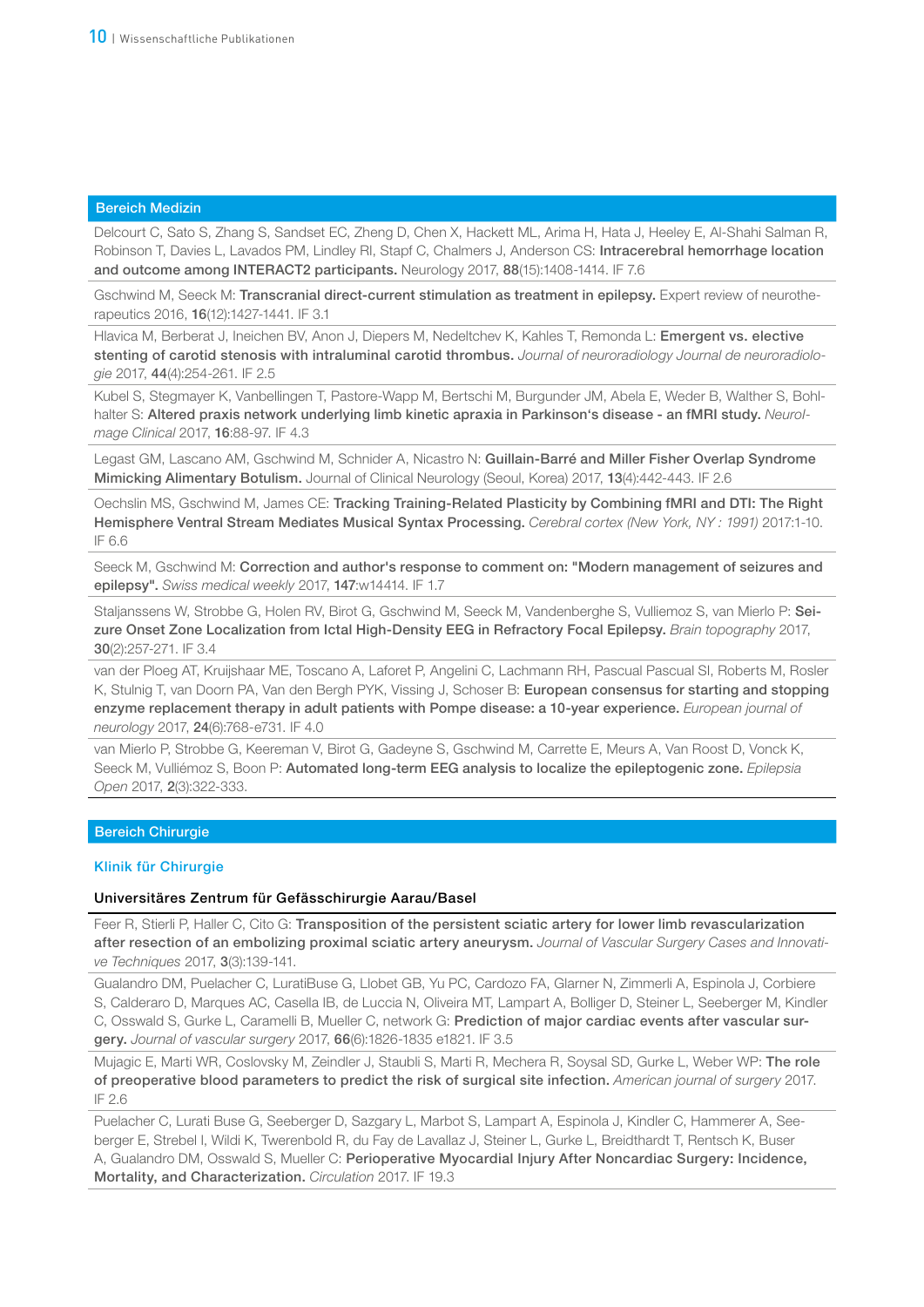Weber WP, Mujagic E, Zwahlen M, Bundi M, Hoffmann H, Soysal SD, Kraljevic M, Delko T, von Strauss M, Iselin L, Da Silva RXS, Zeindler J, Rosenthal R, Misteli H, Kindler C, Muller P, Saccilotto R, Lugli AK, Kaufmann M, Gurke L, von Holzen U, Oertli D, Bucheli-Laffer E, Landin J, Widmer AF, Fux CA, Marti WR: Timing of surgical antimicrobial prophylaxis: a phase 3 randomised controlled trial. *The Lancet Infectious diseases* 2017, 17(6):605-614. IF 19.9

# Thoraxchirurgie

Caviezel C, Schuetz P, Gerdes S, Gambazzi F: Procalcitonin as preoperative marker for surgery in advanced parapneumonic empyema. *Journal of thoracic disease* 2017, 9(3):734-741. IF 2.4

Tutic-Horn M, Gambazzi F, Rocco G, Mosimann M, Schneiter D, Opitz I, Martucci N, Hillinger S, Weder W, Jungraithmayr W: Curative resection for lung cancer in octogenarians is justified. *Journal of thoracic disease* 2017, 9(2):296- 302 IF 2.4

#### **Traumatologie**

Candrian G, Muller A, Dall'Acqua P, Kompatsiari K, Baschera GM, Mica L, Simmen HP, Glaab R, Fandino J, Schwendinger M, Meier C, Ulbrich EJ, Johannes S: Longitudinal study of a NoGo-P3 event-related potential component following mild traumatic brain injury in adults. *Annals of physical and rehabilitation medicine* 2017. IF 1.3

Dall'Acqua P, Johannes S, Mica L, Simmen HP, Glaab R, Fandino J, Schwendinger M, Meier C, Ulbrich EJ, Muller A, Baetschmann H, Jancke L, Hanggi J: Functional and Structural Network Recovery after Mild Traumatic Brain Injury: A 1-Year Longitudinal Study. *Frontiers in human neuroscience* 2017, 11:280. IF 3.2

Dall'Acqua P, Johannes S, Mica L, Simmen HP, Glaab R, Fandino J, Schwendinger M, Meier C, Ulbrich EJ, Muller A, Jancke L, Hanggi J: Prefrontal Cortical Thickening after Mild Traumatic Brain Injury: A One-Year Magnetic Resonance Imaging Study. *Journal of neurotrauma* 2017. IF 5.2

Hemmeler C, Morell S, Amsler F, Gross T: Screening for osteoporosis following non-vertebral fractures in patients aged 50 and older independently of gender or level of trauma energy-a Swiss trauma center approach. *Archives of osteoporosis* 2017, 12(1):38. IF 2.0

Henkelmann R, Frosch KH, Glaab R, Lill H, Schoepp C, Seybold D, Josten C, Hepp P, Committee TotAGASfA, Joint S: Infection following fractures of the proximal tibia - a systematic review of incidence and outcome. *BMC musculoskeletal disorders* 2017, 18(1):481 IF 1.7

Maul JT, Stenner-Liewen F, Seifert B, Pfrommer S, Petrausch U, Kiessling MK, Schanz U, Nair G, Mischo A, Taverna C, Schmidt A, Bargetzi M, Stupp R, Renner C, Samaras P: Efficacious and save use of biosimilar filgrastim for hematopoietic progenitor cell chemo-mobilization with vinorelbine in multiple myeloma patients. *Journal of clinical apheresis* 2017, 32(1):21-26. IF 1.8

Morell S, Hemmeler C, Amsler F, Gross T: Adherence to osteoporosis pharmacotherapy one year after osteoporotic fracture - a Swiss trauma center secondary prevention project. *Swiss Medical Weekly* 2017, 147:w14451. IF 1.7

Samaras P, Rutti MF, Seifert B, Bachmann H, Schanz U, Eisenring M, Renner C, Muller AM, Schmidt A, Mischo A, Fuchs I, Bargetzi M, Manz MG, Stupp R, Petrausch U, Stenner-Liewen F: Mobilization of Hematopoietic Progenitor Cells with Standard or Reduced Dose Filgrastim after Vinorelbine in Multiple Myeloma Patients. a Randomized Prospective Single Center Phase II Study. *Biology of blood and marrow transplantation : journal of the American Society for Blood and Marrow Transplantation* 2017. IF 4.7

#### Viszeralchirurgie

Bogoevska V, Wolters-Eisfeld G, Hofmann BT, El Gammal AT, Mercanoglu B, Gebauer F, Vashist YK, Bogoevski D, Perez D, Gagliani N, Izbicki JR, Bockhorn M, Gungor C: HRG/HER2/HER3 signaling promotes AhR-mediated Memo-1 expression and migration in colorectal cancer. *Oncogene* 2017, 36(17):2394-2404. IF 7.5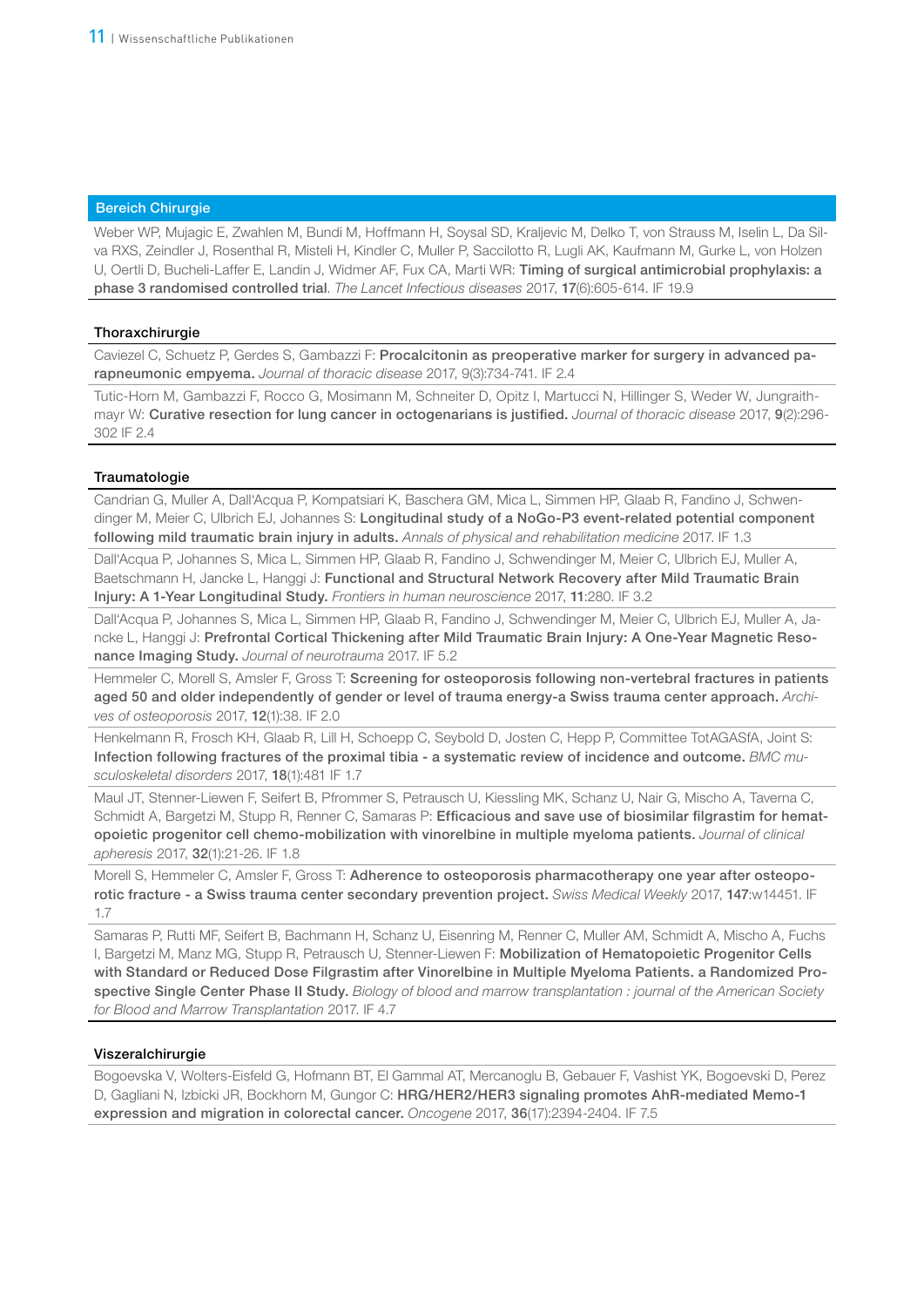Campa D, Pastore M, Capurso G, Hackert T, Di Leo M, Izbicki JR, Khaw KT, Gioffreda D, Kupcinskas J, Pasquali C, Macinga P, Kaaks R, Stigliano S, Peeters PH, Key TJ, Talar-Wojnarowska R, Vodicka P, Valente R, Vashist YK, Salvia R, Papaconstantinou I, Shimizu Y, Valsuani C, Zambon CF, Gazouli M, Valantiene I, Niesen W, Mohelnikova-Duchonova B, Hara K, Soucek P, Malecka-Panas E, Bueno-De-Mesquita HB, Johnson T, Brenner H, Tavano F, Fogar P, Ito H, Sperti C, Butterbach K, Latiano A, Andriulli A, Cavestro GM, Busch ORC, Dijk F, Greenhalf W, Matsuo K, Lombardo C, Strobel O, Konig AK, Cuk K, Strothmann H, Katzke V, Cantore M, Mambrini A, Oliverius M, Pezzilli R, Landi S, Canzian F: Do pancreatic cancer and chronic pancreatitis share the same genetic risk factors? A PANcreatic Disease ReseArch (PANDoRA) consortium investigation. *International journal of cancer* 2017. IF 6.5

Ghadban T, Dibbern JL, Reeh M, Miro JT, Tsui TY, Wellner U, Izbicki JR, Gungor C, Vashist YK: HSP90 is a promising target in gemcitabine and 5-fluorouracil resistant pancreatic cancer. Apoptosis : *an international journal on programmed cell death* 2017, 22(3):369-380. IF 3.8

Lorenz A, Nebiker CA: Hepatic Echinococcosis. *Journal of gastrointestinal surgery : official journal of the Society for Surgery of the Alimentary Tract* 2017, 21(8):1361-1362. IF 3.0

Mills L, Drymousis P, Vashist Y, Burdelski C, Prachalias A, Srinivasan P, Menon K, Cotoi C, Khan S, Cave J, Armstrong T, Weickert MO, Izbicki J, Schrader J, Frilling A, Ramage JK, Srirajaskanthan R: Tumour diameter is not reliable for management of non-secreting pancreatic neuroendocrine tumours. *Endocrine connections* 2017, 6(8):876-885. IF 2.5

Reeh M, Ghadban T, Dedow J, Vettorazzi E, Uzunoglu FG, Nentwich M, Kluge S, Izbicki JR, Vashist YK: Allogenic Blood Transfusion is Associated with Poor Perioperative and Long-Term Outcome in Esophageal Cancer. *World journal of surgery* 2017, 41(1):208-215. IF 2.5

Reeh M, Ghadban T, Uzunoglu FG, Nentwich MF, Bockhorn M, Pantel K, Izbicki JR, Vashist YK: Hamburg-Glasgow classification: preoperative staging by combination of disseminated tumour load and systemic inflammation in oesophageal carcinoma. *British journal of cancer* 2017, 117(5):612-618. IF 3.7

Staubli SM, Oertli D, Nebiker CA: Assessing the severity of acute pancreatitis (ASAP) in Switzerland: A nationwide survey on severity assessment in daily clinical practice. *Pancreatology : official journal of the International Association of Pancreatology (IAP) [et al]* 2017, 17(3):356-363. IF 2.7

Wiles R, Thoeni RF, Barbu ST, Vashist YK, Rafaelsen SR, Dewhurst C, Arvanitakis M, Lahaye M, Soltes M, Perinel J, Roberts SA: Management and follow-up of gallbladder polyps : Joint guidelines between the European Society of Gastrointestinal and Abdominal Radiology (ESGAR), European Association for Endoscopic Surgery and other Interventional Techniques (EAES), International Society of Digestive Surgery - European Federation (EFISDS) and European Society of Gastrointestinal Endoscopy (ESGE). *European radiology* 2017, 27(9):3856-3866. IF 4.0

#### Augenklinik

Berberat J, Montali M, Gruber P, Pircher A, Hlavica M, Wang F, Killer HP, Remonda L: Modulation of the Emotional Response to Viewing Strabismic Children in Mothers-Measured by fMRI. *Clinical neuroradiology* 2017. IF 2.6

Boye D, Montali M, Miller NR, Pircher A, Gruber P, Killer HE, Remonda L, Berberat J: Flow dynamics of cerebrospinal fluid between the intracranial cavity and the subarachnoid space of the optic nerve measured with a diffusion magnetic resonance imaging sequence in patients with normal tension glaucoma. *Clinical & experimental ophthalmology* 2017. IF 3.0

Danieli L, Montali M, Remonda L, Killer HE, Colosimo C, Cianfoni A: Clinically Directed Neuroimaging of Ophthalmoplegia. *Clinical neuroradiology* 2017. IF 2.6

Killer HE, Pircher A: Reduced Free Communication of the Subarachnoid Space Within the Optic Canal in the Human. *American journal of ophthalmology* 2017, 183:164-165. IF 1.7

Pircher A, Montali M, Berberat J, Remonda L, Killer HE: Relationship between the optic nerve sheath diameter and lumbar cerebrospinal fluid pressure in patients with normal tension glaucoma. *Eye* 2017, 31(9):1365-1372. IF 2.3

Pircher A, Montali M, Berberat J, Remonda L, Killer HE: The Optic Canal: A Bottleneck for Cerebrospinal Fluid Dynamics in Normal-Tension Glaucoma? *Frontiers in neurology* 2017, 8:47. IF 3.6

Pircher A, Remonda L, Weinreb RN, Killer HE: Translaminar pressure in Caucasian normal tension glaucoma patients. *Acta ophthalmologica* 2017, 95(7):e524-e531. IF 3.2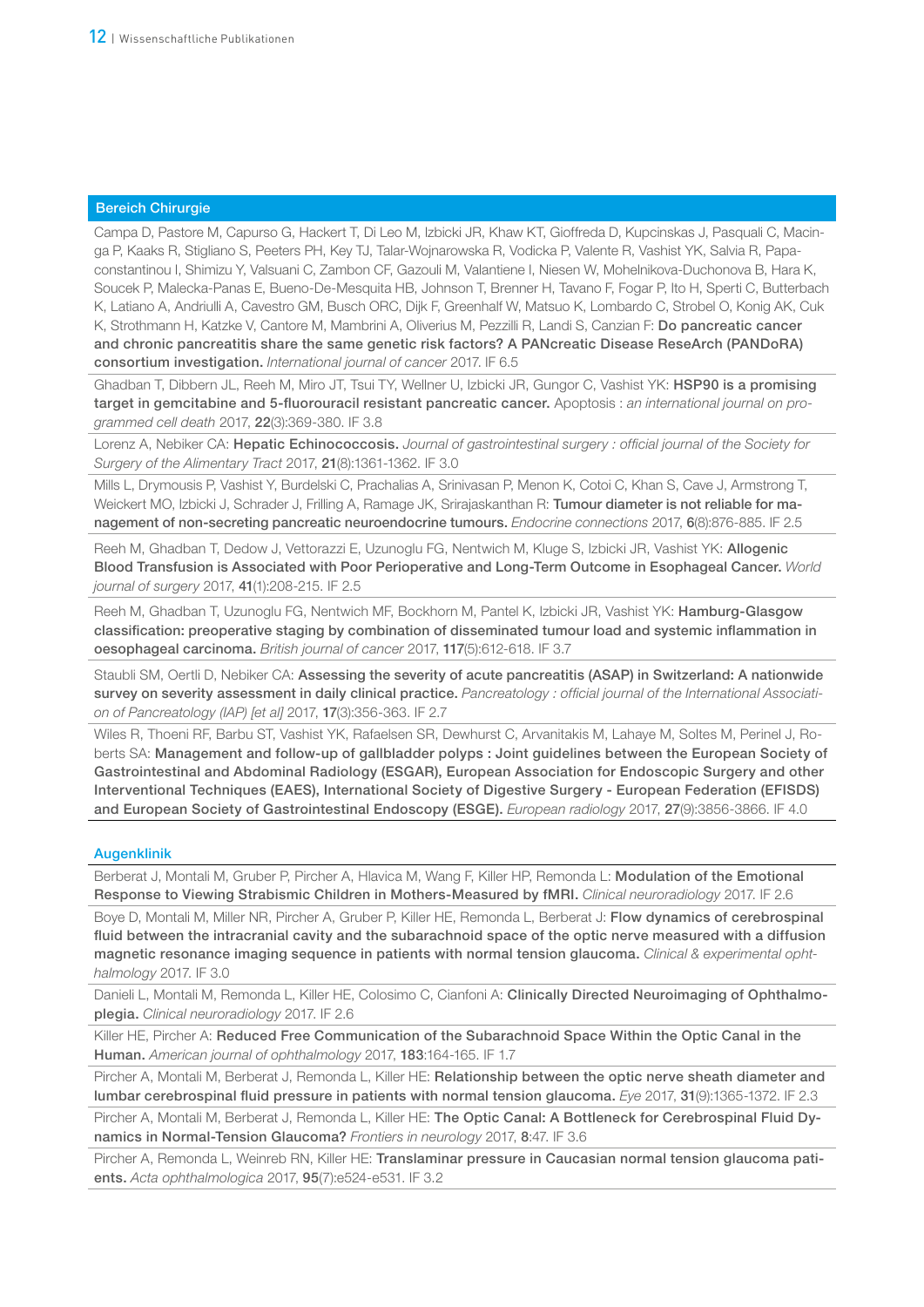Wostyn P, De Groot V, Van Dam D, Audenaert K, De Deyn PP, Killer HE: "Hypodense Holes" and the Ocular Glymphatic System: Author Response: "Black Holes" and the Ocular Glymphatic System. *Investigative ophthalmology & visual science* 2017, 58(2):1132-1133. IF 2.2

Wostyn P, De Groot V, Van Dam D, Audenaert K, Killer HE, De Deyn PP: Alzheimer's disease and glaucoma: can glymphatic system dysfunction underlie their comorbidity? *Acta ophthalmologica 2017,* 95(3):e244-e245. IF 3.2

Wostyn P, De Groot V, Van Dam D, Audenaert K, Killer HE, De Deyn PP: Evidence for the existence of a communication between the eye and the brain? *Acta neurochirurgica* 2017, 159(8):1413-1414. IF 1.9

Wostyn P, De Groot V, Van Dam D, Audenaert K, Killer HE, De Deyn PP: The Glymphatic Hypothesis of Glaucoma: A Unifying Concept Incorporating Vascular, Biomechanical, and Biochemical Aspects of the Disease. *BioMed research international* 2017, 2017:5123148. IF 2.5

Wostyn P, De Groot V, Van Dam D, Audenaert K, Killer HE, De Deyn PP: The two faces of the translaminar pressure difference: the biomechanical one and the biochemical one. *Clinical & experimental optometry* 2017, 100(1):102- 103. IF 1.3

Wostyn P, Killer HE, De Deyn PP: Glymphatic stasis at the site of the lamina cribrosa as a potential mechanism underlying open-angle glaucoma. *Clinical & experimental ophthalmology* 2017, 45(5):539-547. IF 3.0

Wostyn P, Killer HE, De Deyn PP: Why a One-Way Ticket to Mars May Result in a One-Way Directional Glymphatic Flow to the Eye. *Journal of neuro-ophthalmology : the official journal of the North American Neuro-Ophthalmology Society* 2017, 37(4):462-463. IF 2.0

Zeleny TNC, Kohler C, Neutzner A, Killer HE, Meyer P: Cell-Cell Interaction Proteins (Gap Junctions, Tight Junctions, and Desmosomes) and Water Transporter Aquaporin 4 in Meningothelial Cells of the Human Optic Nerve. *Frontiers in neurology* 2017, 8:308. IF 3.6

#### Klinik für Hand-, Plastische und Chirurgie der peripheren Nerven

Galambos J, Meuli-Simmen C, Schmid R, Steinmann LS, Kempf W: Diffuse Dermal Angiomatosis of the Breast: A Distinct Entity in the Spectrum of Cutaneous Reactive Angiomatoses - Clinicopathologic Study of Two Cases and Comprehensive Review of the Literature. *Case reports in dermatology* 2017, 9(3):194-205.

Klar AS, Biedermann T, Michalak K, Michalczyk T, Meuli-Simmen C, Scherberich A, Meuli M, Reichmann E: Human Adipose Mesenchymal Cells Inhibit Melanocyte Differentiation and the Pigmentation of Human Skin via Increased Expression of TGF-beta1. *The Journal of investigative dermatology* 2017, 137(12):2560-2569. IF 6.3

Klar AS, Biedermann T, Simmen-Meuli C, Reichmann E, Meuli M: Comparison of in vivo immune responses following transplantation of vascularized and non-vascularized human dermo-epidermal skin substitutes. *Pediatric surgery international* 2017, 33(3):377-382. IF 1.2

Klar AS, Michalak-Micka K, Biedermann T, Simmen-Meuli C, Reichmann E, Meuli M: Characterization of M1 and M2 polarization of macrophages in vascularized human dermo-epidermal skin substitutes in vivo. *Pediatric surgery international* 2017. IF 1.2

Ly T, Pasternak I, Meuli-Simmen C, Mauler F: latrogenic rerouting of the lateral antebrachial cutaneous nerve during distal biceps tendon repair: a case report. *JSES Open Access,* 1(3):139-140.

Meuli M, Meuli-Simmen C, Mazzone L, Tharakan SJ, Zimmermann R, Ochsenbein N, Moehrlen U: In utero Plastic Surgery in Zurich: Successful Use of Distally Pedicled Random Pattern Transposition Flaps for Definitive Skin Closure during Open Fetal Spina Bifida Repair. *Fetal diagnosis and therapy* 2017. IF 2.7

#### Klinik für Hals-, Nasen- und Ohrenkrankheiten, Hals- und Gesichtschirurgie

Broglie MA, Stoeckli SJ, Sauter R, Pasche P, Reinhard A, de Leval L, Huber GF, Pezier TF, Soltermann A, Giger R, Arnold A, Dettmer M, Arnoux A, Muller M, Spreitzer S, Lang F, Lutchmaya M, Stauffer E, Espeli V, Martucci F, Bongiovanni M, Foerbs D, Jochum W: Impact of human papillomavirus on outcome in patients with oropharyngeal cancer treated with primary surgery. *Head & neck* 2017, 39(10):2004-2015. IF 3.4

Klinik für Mund-, Kiefer- und Gesichtschirurgie

Augello M, Rabufetti A, Ghazal G, Yurtsever H, Leiggener C: Ameloblastic fibro-odontoma in children. Clinical aspects and review of the literature. *Oral and Maxillofacial Surgery Cases* 2017, 3(2):34-41. IF 1.9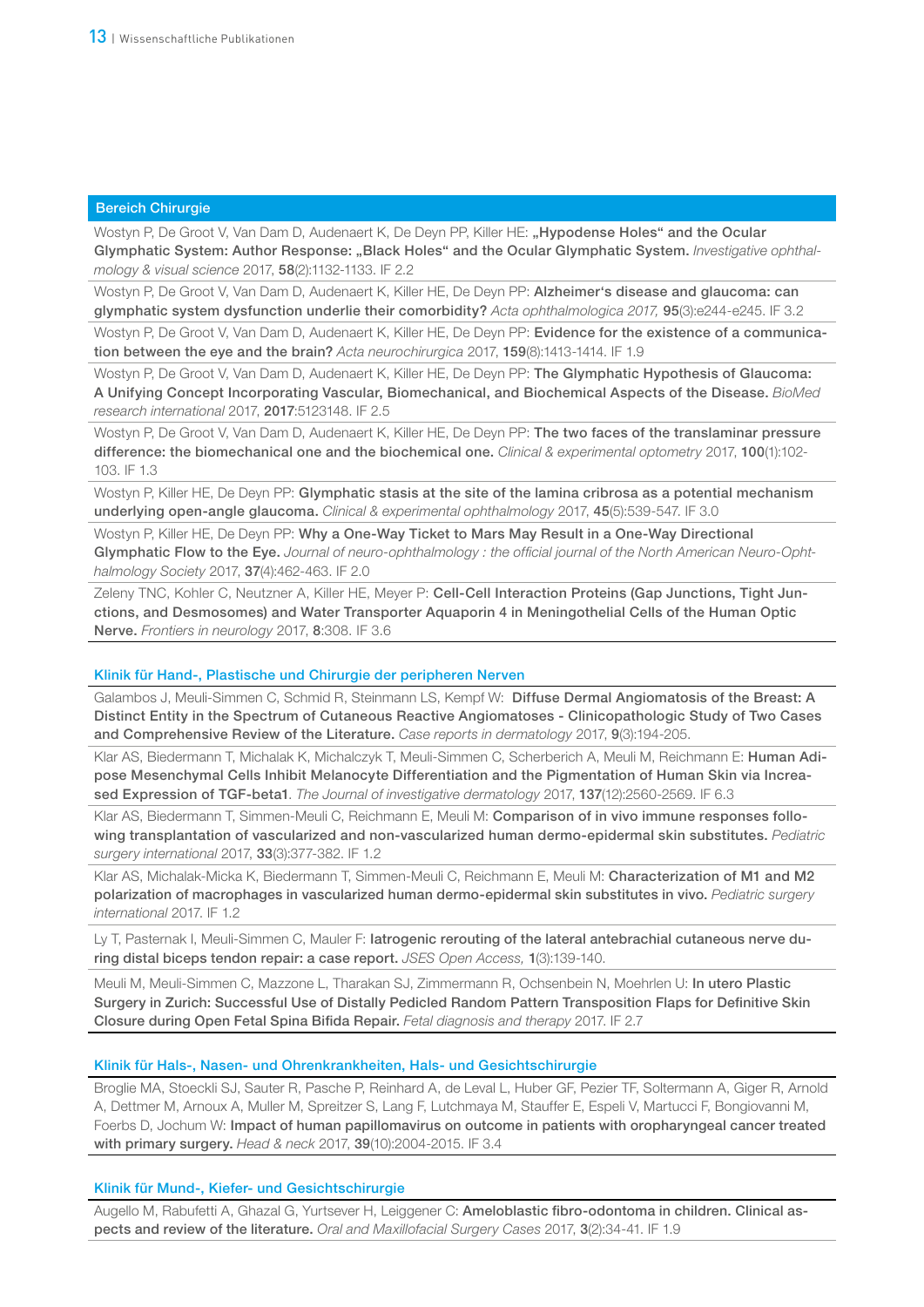Buitrago-Téllez C, Kunz C, Audigé L, Cornelius C-P, Prein J, Leiggener C: Algorithmen der Bildgebung bei Schädelskeletttraumata. *Der MKG-Chirurg* 2017, 10(2):134-144.

Roehling S, Astasov-Frauenhoffer M, Hauser-Gerspach I, Braissant O, Woelfler H, Waltimo T, Kniha H, Gahlert M: In Vitro Biofilm Formation on Titanium and Zirconia Implant Surfaces. *Journal of periodontology* 2017, 88(3):298-307. IF 3.0

Roehling S, Gahlert M: Ein- und zweiteilige Keramikimplantate aus Zirkonoxid - die Behandlungsalternative zu Titan. *Quintessenz* 2017, 68(12): 1423-1428

#### Klink für Neurochirurgie und Hirntumorzentrum

Candrian G, Muller A, Dall'Acqua P, Kompatsiari K, Baschera GM, Mica L, Simmen HP, Glaab R, Fandino J, Schwendinger M, Meier C, Ulbrich EJ, Johannes S: Longitudinal study of a NoGo-P3 event-related potential component following mild traumatic brain injury in adults. *Annals of physical and rehabilitation medicine* 2017. IF 1.3

Dall'Acqua P, Johannes S, Mica L, Simmen HP, Glaab R, Fandino J, Schwendinger M, Meier C, Ulbrich EJ, Muller A, Baetschmann H, Jancke L, Hanggi J: Functional and Structural Network Recovery after Mild Traumatic Brain Injury: A 1-Year Longitudinal Study. *Frontiers in human neuroscience* 2017, 11:280. IF 3.2

Dall'Acqua P, Johannes S, Mica L, Simmen HP, Glaab R, Fandino J, Schwendinger M, Meier C, Ulbrich EJ, Muller A, Jancke L, Hanggi J: Prefrontal Cortical Thickening after Mild Traumatic Brain Injury: A One-Year Magnetic Resonance Imaging Study. *Journal of neurotrauma* 2017. IF 5.2

Hutterer M, Ebner Y, Riemenschneider MJ, Willuweit A, McCoy M, Egger B, Schroder M, Wendl C, Hellwig D, Grosse J, Menhart K, Proescholdt M, Fritsch B, Urbach H, Stockhammer G, Roelcke U, Galldiks N, Meyer PT, Langen KJ, Hau P, Trinka E: Epileptic Activity Increases Cerebral Amino Acid Transport Assessed by 18F-Fluoroethyl-l-Tyrosine Amino Acid PET: A Potential Brain Tumor Mimic. *Journal of nuclear medicine : official publication, Society of Nuclear Medicine* 2017, 58(1):129-137. IF 6.6

Kamenova M, Nevzati E, Lutz K, Dolp A, Fandino J, Mariani L, Soleman J: Burr-Hole Drainage for Chronic Subdural Hematoma Under Low-Dose Acetylsalicylic Acid: A Comparative Risk Analysis Study. *World neurosurgery* 2017, 100:594-600. IF 2.6

Maldaner N, Burkhardt JK, Stienen MN, Goldberg J, Bervini D, Bijlenga P, Croci D, Zumofen D, D'Alonzo D, Marbacher S, Maduri R, Daniel RT, Serra C, Esposito G, Neidert MC, Bozinov O, Regli L: Decision-making and neurosurgeons' agreement in the management of aneurysmal subarachnoid haemorrhage based on computed tomography angiography. *Acta neurochirurgica* 2017. IF 1.9

Maldaner N, Stienen MN, Bijlenga P, Croci D, Zumofen DW, Dalonzo D, Marbacher S, Maduri R, Daniel RT, Serra C, Esposito G, Neidert MC, Bozinov O, Regli L, Burkhardt JK: Interrater Agreement in the Radiologic Characterization of Ruptured Intracranial Aneurysms Based on Computed Tomography Angiography. *World neurosurgery* 2017, 103:876-882 e871. IF 2.6

Marbacher S, Niemela M, Hernesniemi J, Frosen J: Recurrence of endovascularly and microsurgically treated intracranial aneurysms-review of the putative role of aneurysm wall biology. *Neurosurgical review* 2017. IF 2.1

Marbacher S: Can Quality Improvement Tools Overcome the Translational Roadblock-the Vital Influence of the Researcher. *Translational stroke research* 2017, 8(3):203-205. IF 4.5

Nevzati E, Berberat J, Soleman J, Coluccia D, Muroi C, Schopf S, Lukes A, Fischer I, Remonda L, Fandino J, Marbacher S: Magnetic Resonance Imaging Signal Characteristics of Medishield: Early Postoperative Profile in a Rabbit Interlaminotomy Model. *World neurosurgery* 2017, 98:704-710 e703. IF 2.6

Nevzati E, Fandino J, Schatlo B, Heimberg M, Marbacher S, Remonda L, Fathi AR: Validation and accuracy of intraoperative CT scan using the Philips AlluraXper FD20 angiography suite for assessment of spinal instrumentation. *British journal of neurosurgery* 2017:1-6. IF 1.1

Nevzati E, Rey J, Coluccia D, D'Alonzo D, Gruter B, Remonda L, Fandino J, Marbacher S: Biodegradable Magnesium Stent Treatment of Saccular Aneurysms in a Rat Model - Introduction of the Surgical Technique. *Journal of visualized experiments* : JoVE 2017(128). IF 1.2

Roelcke U, Berberat J, Mamot C, Remonda L: Diffusivity changes in bevacizumab-responding and -refractory meningioma. *Neuroradiology* 2017, 59(11):1059-1061. IF 2.1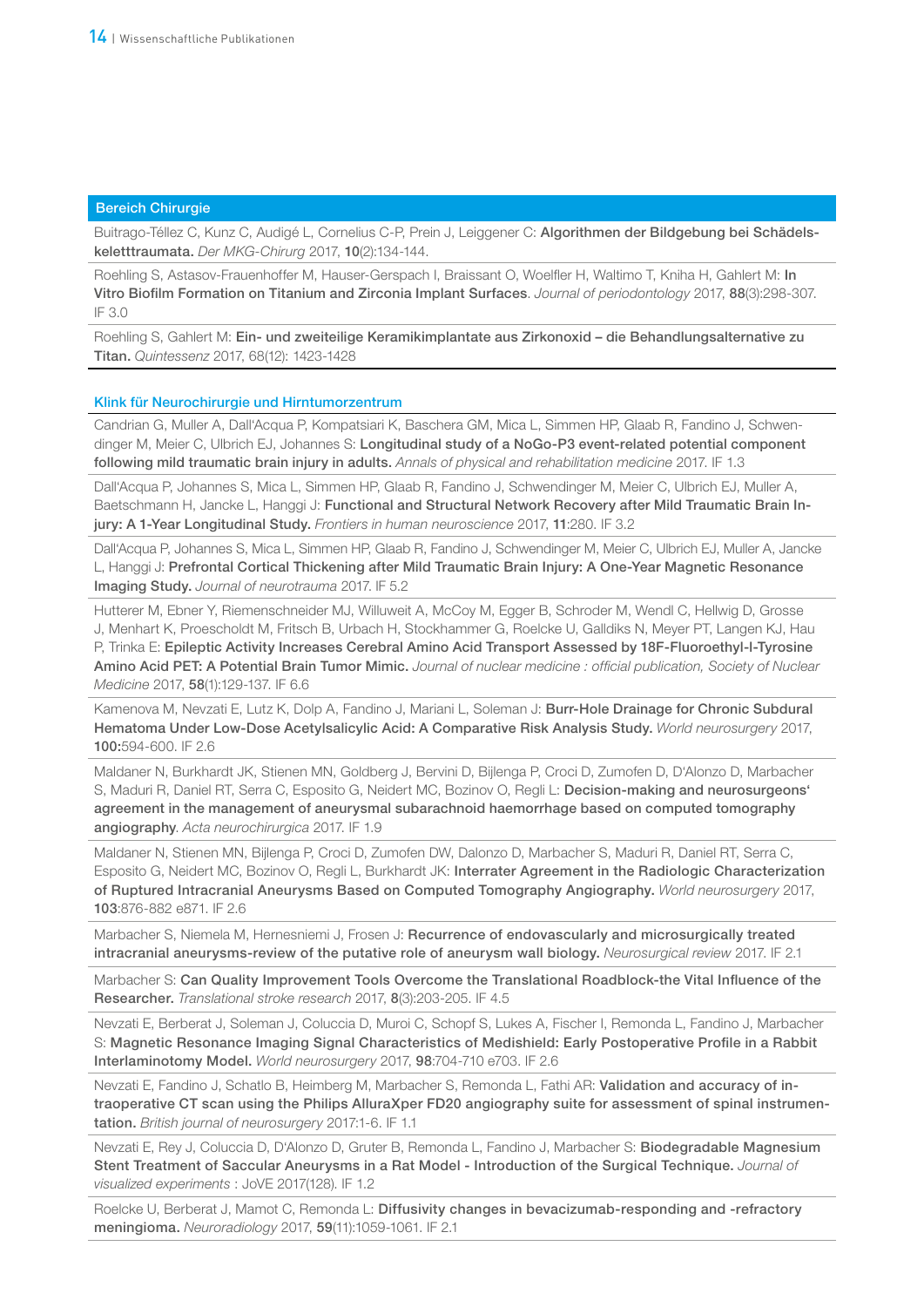Roethlisberger M, Achermann R, Bawarjan S, Stienen MN, Fung C, Dalonzo D, Maldaner N, Ferrari A, Corniola MV, Schoni D, Valsecchi D, Maduri R, Seule MA, Burkhardt JK, Marbacher S, Bijlenga P, Blackham KA, Bucher HC, Mariani L, Guzman R, Zumofen DW, Swiss SOSg: Predictors for Occurrence and Anatomical Distribution of Multiple Aneurysms in Patients with Aneurysmal Subarachnoid Hemorrhage. *World neurosurgery* 2017. IF 2.6

Soleman J, Kamenova M, Lutz K, Guzman R, Fandino J, Mariani L: Drain Insertion in Chronic Subdural Hematoma: An International Survey of Practice. *World neurosurgery* 2017, 104:528-536. IF 2.6

Spiessberger A, Baumann F, Nevzati E, Kothbauer KF, Fandino J, Muroi C: Minimally invasive medial supraorbital, combined subfrontal-interhemispheric approach to the anterior communicating artery complex-a cadaveric study. *Acta neurochirurgica* 2017, 159(6):1079-1085. IF 1.9

Wanderer S, Mrosek J, Vatter H, Seifert V, Konczalla J: Crosstalk between the angiotensin and endothelin system in the cerebrovasculature after experimental induced subarachnoid hemorrhage. *Neurosurgical review* 2017. IF 2.1

Zhang JH, Zucarello M, Marbacher S, Chen G, Chen S: Translational Hemorrhagic Stroke: Physiology, Pharmaceutical Drugs, and Management. *BioMed research international* 2017, 2017:3248010. IF 2.5

#### Orthopädie-Zentrum KSA-KSB

Haefeli M, Schenkel M, Schumacher R, Eid K: Corrective Osteotomy for Symptomatic Clavicle Malunion Using Patient-specific Osteotomy and Reduction Guides. *Techniques in hand & upper extremity surgery* 2017, 21(3):91-100. Jentzsch T, Hasler A, Renner N, Peterhans M, Sutter R, Espinosa N, Wirth SH: The V sign in lateral talar process fractures: an experimental study using a foot and ankle model. *BMC musculoskeletal disorders* 2017, 18(1):284. IF 1.7

#### Klinik für Urologie

Briollais L, Ozcelik H, Xu J, Kwiatkowski M, Lalonde E, Sendorek DH, Fleshner NE, Recker F, Kuk C, Olkhov-Mitsel E, Savas S, Hanna S, Juvet T, Hunter GA, Friedlander M, Li H, Chadwick K, Prassas I, Soosaipillai A, Randazzo M, Trachtenberg J, Toi A, Shiah YJ, Fraser M, van der Kwast T, Bristow RG, Bapat B, Diamandis EP, Boutros PC, Zlotta AR: Germline Mutations in the Kallikrein 6 Region and Predisposition for Aggressive Prostate Cancer. *Journal of the National Cancer Institute* 2017, 109(4). IF 12.6

de Koning HJ, Gulati R, Moss SM, Hugosson J, Pinsky PF, Berg CD, Auvinen A, Andriole GL, Roobol MJ, Crawford ED, Nelen V, Kwiatkowski M, Zappa M, Lujan M, Villers A, de Carvalho TM, Feuer EJ, Tsodikov A, Mariotto AB, Heijnsdijk EAM, Etzioni R: The efficacy of prostate-specific antigen screening: Impact of key components in the ERSPC and PLCO trials. *Cancer* 2017 IF 6.1

Heijnsdijk EAM, Bangma CH, Borras JM, de Carvalho TM, Castells X, Eklund M, Espinas JA, Graefen M, Gronberg H, Lansdorp-Vogelaar I, Leeuwen PJV, Nelen V, Recker F, Roobol MJ, Vandenbulcke P, de Koning HJ: Summary statement on screening for prostate cancer in Europe. *International journal of cancer* 2017. IF 6.5

Tsodikov A, Gulati R, Heijnsdijk EAM, Pinsky PF, Moss SM, Qiu S, de Carvalho TM, Hugosson J, Berg CD, Auvinen A, Andriole GL, Roobol MJ, Crawford ED, Nelen V, Kwiatkowski M, Zappa M, Lujan M, Villers A, Feuer EJ, de Koning HJ, Mariotto AB, Etzioni R: Reconciling the Effects of Screening on Prostate Cancer Mortality in the ERSPC and PLCO Trials. *Annals of internal medicine* 2017, 167(7):449-455. IF 17.2

Walter SD, de Koning HJ, Hugosson J, Talala K, Roobol MJ, Carlsson S, Zappa M, Nelen V, Kwiatkowski M, Paez A, Moss S, Auvinen A, Committees ECoD: Impact of cause of death adjudication on the results of the European prostate cancer screening trial. *British journal of cancer* 2017, 116(1):141-148. IF 6.2

#### Bereich Frauen und Kinder

#### Frauenklinik

Huttner A, Hatz C, van den Dobbelsteen G, Abbanat D, Hornacek A, Frolich R, Dreyer AM, Martin P, Davies T, Fae K, van den Nieuwenhof I, Thoelen S, de Valliere S, Kuhn A, Bernasconi E, Viereck V, Kavvadias T, Kling K, Ryu G, Hulder T, Groger S, Scheiner D, Alaimo C, Harbarth S, Poolman J, Fonck VG: Safety, immunogenicity, and preliminary clinical efficacy of a vaccine against extraintestinal pathogenic Escherichia coli in women with a history of recurrent urinary tract infection: a randomised, single-blind, placebo-controlled phase 1b trial. *The Lancet Infectious diseases* 2017, 17(5):528-537. IF 19.9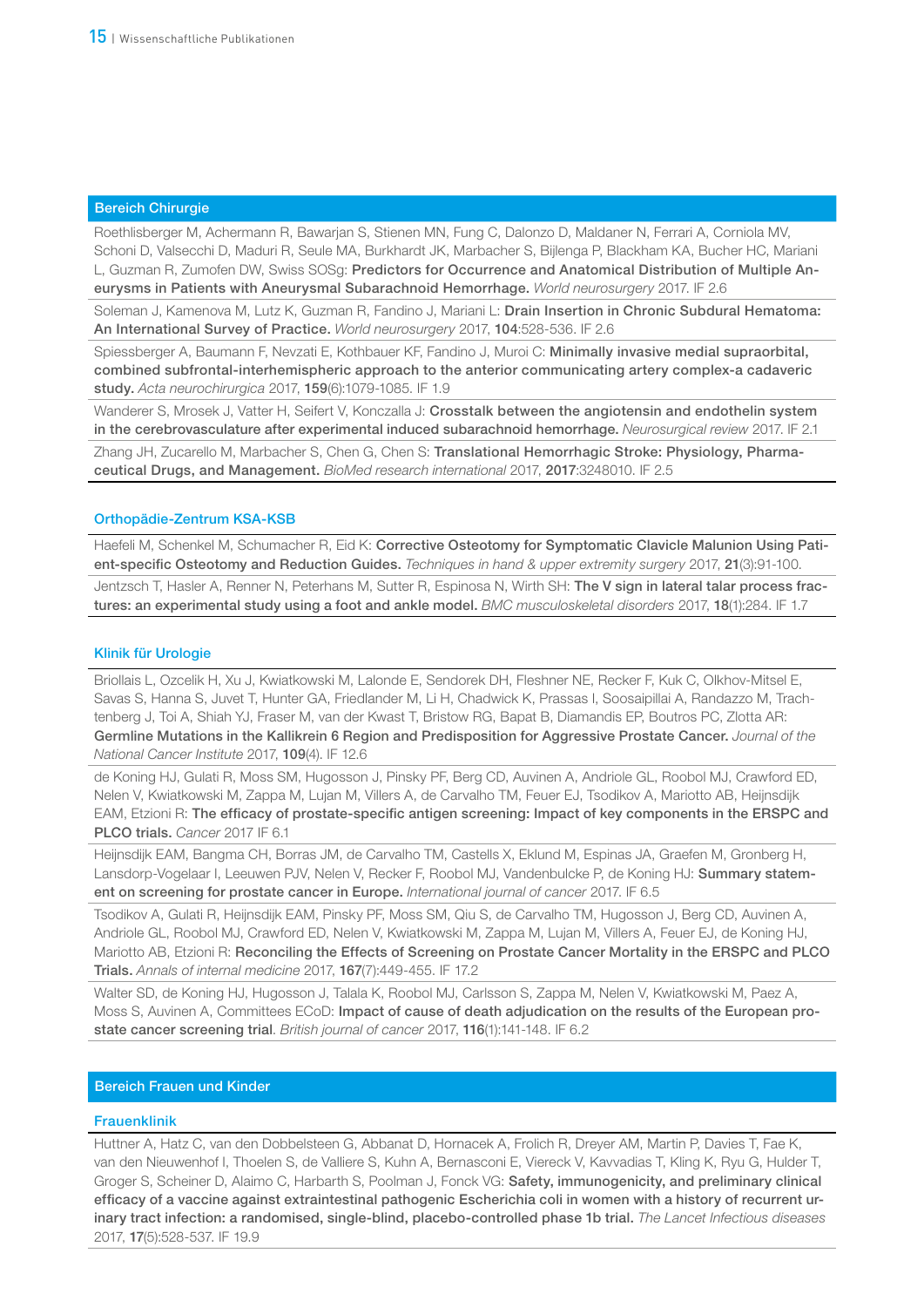#### Bereich Frauen und Kinder

van Dam PA, Tomatis M, Marotti L, Heil J, Mansel RE, Rosselli Del Turco M, van Dam PJ, Casella D, Bassani LG, Danei M, Denk A, Egle D, Emons G, Friedrichs K, Harbeck N, Kiechle M, Kimmig R, Koehler U, Kuemmel S, Maass N, Mayr C, Prove A, Rageth C, Regolo L, Lorenz-Salehi F, Sarlos D, Singer C, Sohn C, Staelens G, Tinterri C, Audisio R, Ponti A, eusoma DBWG: Time trends (2006-2015) of quality indicators in EUSOMA-certified breast centres. *European journal of cancer* 2017, 85:15-22. IF 6.0

#### Klinik für Kinder und Jugendliche

Kieninger E, Yammine S, Korten I, Anagnostopoulou P, Singer F, Frey U, Mornand A, Zanolari M, Rochat I, Trachsel D, Mueller-

Suter D, Moeller A, Casaulta C, Latzin P, and the S, and Bsg: Elevated lung clearance index in infants with cystic fibrosis shortly after birth. *The European respiratory journal* 2017, 50(5). IF 10.6

Schmidt S, Hafner P, Klein A, Rubino-Nacht D, Gocheva V, Schroeder J, Naduvilekoot Devasia A, Zuesli S, Bernert G, Laugel V, Bloetzer C, Steinlin M, Capone A, Gloor M, Tobler P, Haas T, Bieri O, Zumbrunn T, Fischer D, Bonati U: Timed function tests, motor function measure, and quantitative thigh muscle MRI in ambulant children with Duchenne muscular dystrophy: A cross-sectional analysis. *Neuromuscular disorders* : NMD 2017. IF 3.0

Wangmo T, De Clercq E, Ruhe KM, Beck-Popovic M, Rischewski J, Angst R, Ansari M, Elger BS: Better to know than to imagine: Including children in their health care. *AJOB empirical bioethics* 2017, 8(1):11-20.

#### Bereich Perioperative Medizin

#### Klinik für Anästhesie

Gualandro DM, Puelacher C, LuratiBuse G, Llobet GB, Yu PC, Cardozo FA, Glarner N, Zimmerli A, Espinola J, Corbiere S, Calderaro D, Marques AC, Casella IB, de Luccia N, Oliveira MT, Lampart A, Bolliger D, Steiner L, Seeberger M, Kindler C, Osswald S, Gurke L, Caramelli B, Mueller C, network G: Prediction of major cardiac events after vascular surgery. *Journal of vascular surgery* 2017;66:1826-35 IF 3.5

Luethy A, Boghosian JD, Srikantha R, Cotten JF: Halogenated Ether, Alcohol, and Alkane Anesthetics Activate TASK-3 Tandem Pore Potassium Channels Likely through a Common Mechanism. *Molecular pharmacology* 2017, 91(6):620-629. IF 3.9

Weber WP, Mujagic E, Zwahlen M, Bundi M, Hoffmann H, Soysal SD, Kraljevic M, Delko T, von Strauss M, Iselin L, Da Silva RXS, Zeindler J, Rosenthal R, Misteli H, Kindler C, Muller P, Saccilotto R, Lugli AK, Kaufmann M, Gurke L, von Holzen U, Oertli D, Bucheli-Laffer E, Landin J, Widmer AF, Fux CA, Marti WR: Timing of surgical antimicrobial prophylaxis: a phase 3 randomised controlled trial. *The Lancet Infectious diseases* 2017, 17(6):605-614. IF 19.9

#### Bereich Zentrale Medizinische Dienste

#### Institut für Labormedizin

Aeberhard C, Steuer C, Saxer C, Huber A, Stanga Z, Muhlebach S: Physicochemical stability and compatibility testing of levetiracetam in all-in-one parenteral nutrition admixtures in daily practice. *European journal of pharmaceutical sciences : official journal of the European Federation for Pharmaceutical Sciences* 2017, 96:449-455. IF 3.8

Bernasconi L, Potzl T, Steuer C, Dellweg A, Metternich F, Huber AR: Retrospective validation of a beta-trace protein interpretation algorithm for the diagnosis of cerebrospinal fluid leakage. *Clinical chemistry and laboratory medicine* 2017, 55(4):554-560. IF 3.4

Blum CA, Winzeler B, Nigro N, Schuetz P, Biethahn S, Kahles T, Mueller C, Timper K, Haaf K, Tepperberg J, Amort M, Huber A, Bingisser R, Sandor PS, Nedeltchev K, Muller B, Katan M, Christ-Crain M: Copeptin for risk stratification in non-traumatic headache in the emergency setting: a prospective multicenter observational cohort study. *The journal of headache and pain* 2017, 18(1):21. IF 3.6

Brunner-Agten S, von Kanel T, Rothlisberger B, Broquet C, Huber AR: Hb Bakersfield (HBA1: c.151\_152insGGAGCC): The Insertion of Arg-His Between Codons 49 and 50 of the alpha1-Globin Chain Leads to Increased Oxygen Affinity. *Hemoglobin* 2017, 41(1):1-5. IF 0.8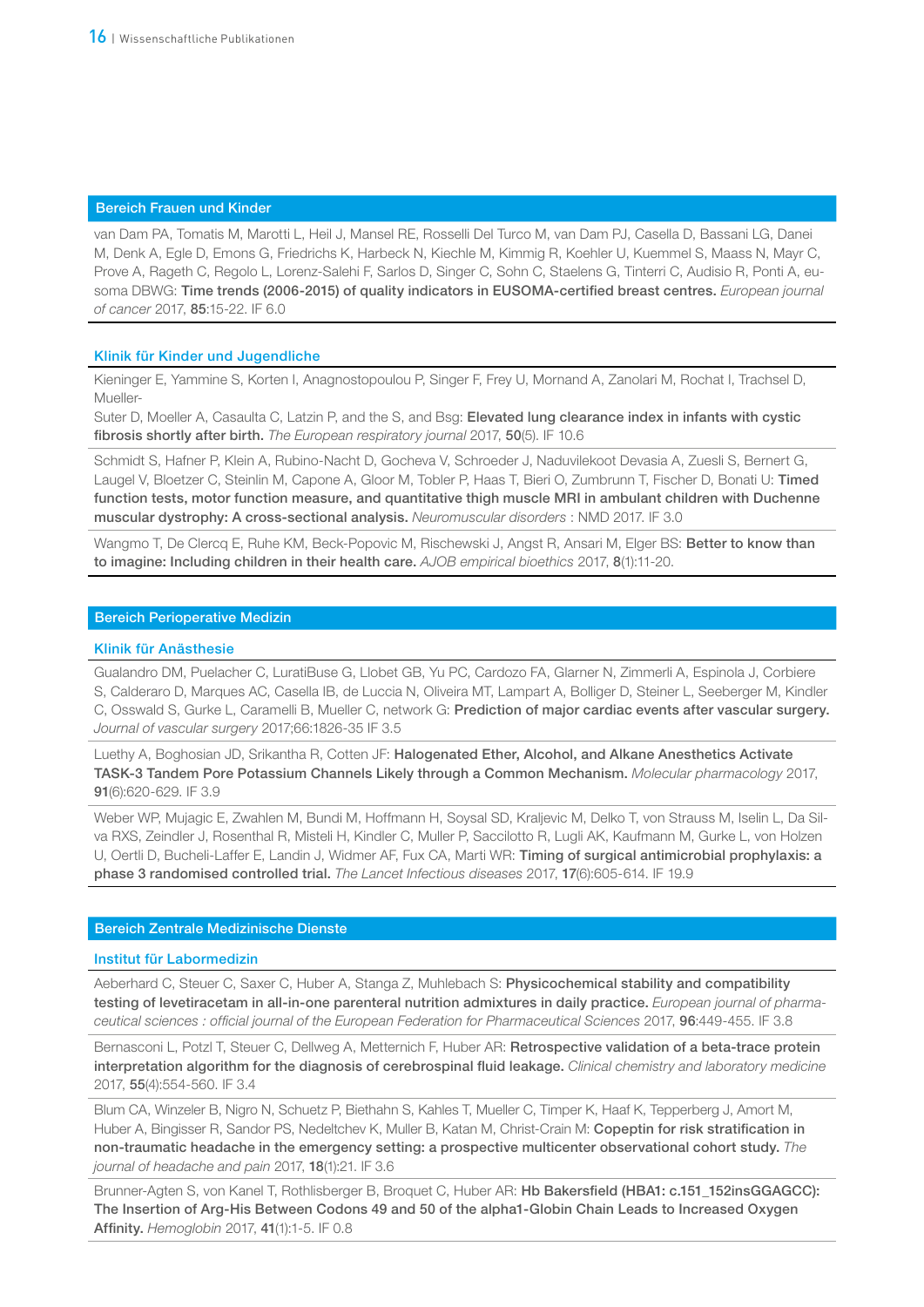Capoluongo E, Ellison G, Lopez-Guerrero JA, Penault-Llorca F, Ligtenberg MJL, Banerjee S, Singer C, Friedman E, Markiefka B, Schirmacher P, Buttner R, van Asperen CJ, Ray-Coquard I, Endris V, Kamel-Reid S, Percival N, Bryce J, Rothlisberger B, Soong R, de Castro DG: Guidance Statement On BRCA1/2 Tumor Testing in Ovarian Cancer Patients. *Seminars in oncology* 2017, 44(3):187-197. IF 6.2

Ellison G, Ahdesmaki M, Luke S, Waring PM, Wallace A, Wright R, Rothlisberger B, Ludin K, Merkelbach-Bruse S, Heydt C, Ligtenberg MJL, Mensenkamp AR, de Castro DG, Jones T, Vivancos A, Kondrashova O, Pauwels P, Weyn C, Hahnen E, Hauke J, Soong R, Lai Z, Dougherty B, Carr TH, Johnson J, Mills J, Barrett JC: An evaluation of the challenges to developing tumor BRCA1 and BRCA2 testing methodologies for clinical practice. *Human mutation* 2017. IF 4.6

Fischli S, von Wyl V, Trummler M, Konrad D, Wueest S, Ruefer A, Heering K, Streuli R, Steuer C, Bernasconi L, Recher M, Henzen C: Iron metabolism in patients with Graves' hyperthyroidism. *Clinical endocrinology* 2017, 87(5):609-616. IF 3.3

Glier H, Heijnen I, Hauwel M, Dirks J, Quarroz S, Lehmann T, Rovo A, Arn K, Matthes T, Hogan C, Keller P, Dudkiewicz E, Stussi G, Fernandez P, Swiss Cytometry S: Standardization of 8-color flow cytometry across different flow cytometer instruments: A feasibility study in clinical laboratories in Switzerland. *Journal of immunological methods* 2017. IF 2.1

Gurtler N, Rothlisberger B, Ludin K, Schlegel C, Lalwani AK: The Application of Next-Generation Sequencing for Mutation Detection in Autosomal-Dominant Hereditary Hearing Impairment. *Otology & neurotology : official publication of the American Otological Society, American Neurotology Society [and] European Academy of Otology and Neurotology* 2017, 38(6):900-903. IF 2.2

Halfinger B, Hammerer-Lercher A, Amplatz B, Sarg B, Kremser L, Lindner HH: Unraveling the Molecular Complexity of O-Glycosylated Endogenous (N-Terminal) pro-B-Type Natriuretic Peptide Forms in Blood Plasma of Patients with Severe Heart Failure. *Clinical chemistry* 2017, 63(1):359-368. IF 3.4

Hensel M, Gradel L, Kutz A, Haubitz S, Huber A, Mueller B, Schuetz P, Hugle T: Peripheral monocytosis as a predictive factor for adverse outcome in the emergency department: Survey based on a register study. *Medicine* 2017, 96(28):e7404. IF 1.8

Kutz A, Struja T, Hausfater P, Amin D, Amin A, Haubitz S, Bernard M, Huber A, Mueller B, Schuetz P, group Ts: The association of admission hyperglycaemia and adverse clinical outcome in medical emergencies: the multinational, prospective, observational TRIAGE study. *Diabetic medicine : a journal of the British Diabetic Association* 2017, 34(7):973-982. IF 3.1

Lhermitte L, Mejstrikova E, van der Sluijs-Gelling AJ, Grigore GE, Sedek L, Bras AE, Gaipa G, da Costa ES, Novakova M, Sonneveld E, Buracchi C, de Sa Bacelar T, Te Marvelde JG, Trinquand A, Asnafi V, Szczepanski T, Matarraz S, Lopez A, Vidriales B, Bulsa J, Hrusak O, Kalina T, Lecrevisse Q, Ayuso MM, Bruggemann M, Verde J, Fernandez P, Burgos L, Paiva B, Pedreira CE, van Dongen JJM, Orfao A, van der Velden VHJ: Automated database-guided expert-supervised orientation for immunophenotypic diagnosis and classification of acute leukemia. *Leukemia* 2017. IF 11.7

Meier MA, Ottiger M, Vogeli A, Steuer C, Bernasconi L, Thomann R, Christ-Crain M, Henzen C, Hoess C, Zimmerli W, Huber A, Mueller B, Schuetz P: Activation of the Serotonin Pathway is Associated with Poor Outcome in COPD Exacerbation: Results of a Long-Term Cohort Study. *Lung* 2017, 195(3):303-311. IF 1.9

Meier MA, Ottiger M, Vogeli A, Steuer C, Bernasconi L, Thomann R, Christ-Crain M, Henzen C, Hoess C, Zimmerli W, Huber A, Mueller B, Schuetz P: Activation of the tryptophan/serotonin pathway is associated with severity and predicts outcomes in pneumonia: results of a long-term cohort study. *Clinical chemistry and laboratory medicine*  2017, 55(7):1060-1069. IF 3.4

Nickler M, Ottiger M, Steuer C, Kutz A, Christ-Crain M, Zimmerli W, Thomann R, Hoess C, Henzen C, Bernasconi L, Huber A, Mueller B, Schuetz P, Pro HSG: Time-dependent association of glucocorticoids with adverse outcome in community-acquired pneumonia: a 6-year prospective cohort study. *Critical care* 2017, 21(1):72. IF 5.4

Nigro N, Winzeler B, Suter-Widmer I, Schuetz P, Arici B, Bally M, Blum CA, Nickel CH, Bingisser R, Bock A, Huber A, Muller B, Christ-Crain M: Evaluation of copeptin and commonly used laboratory parameters for the differential diagnosis of profound hyponatraemia in hospitalized patients: ,The Co-MED Study'. *Clinical endocrinology* 2017, 86(3):456-462. IF 3.3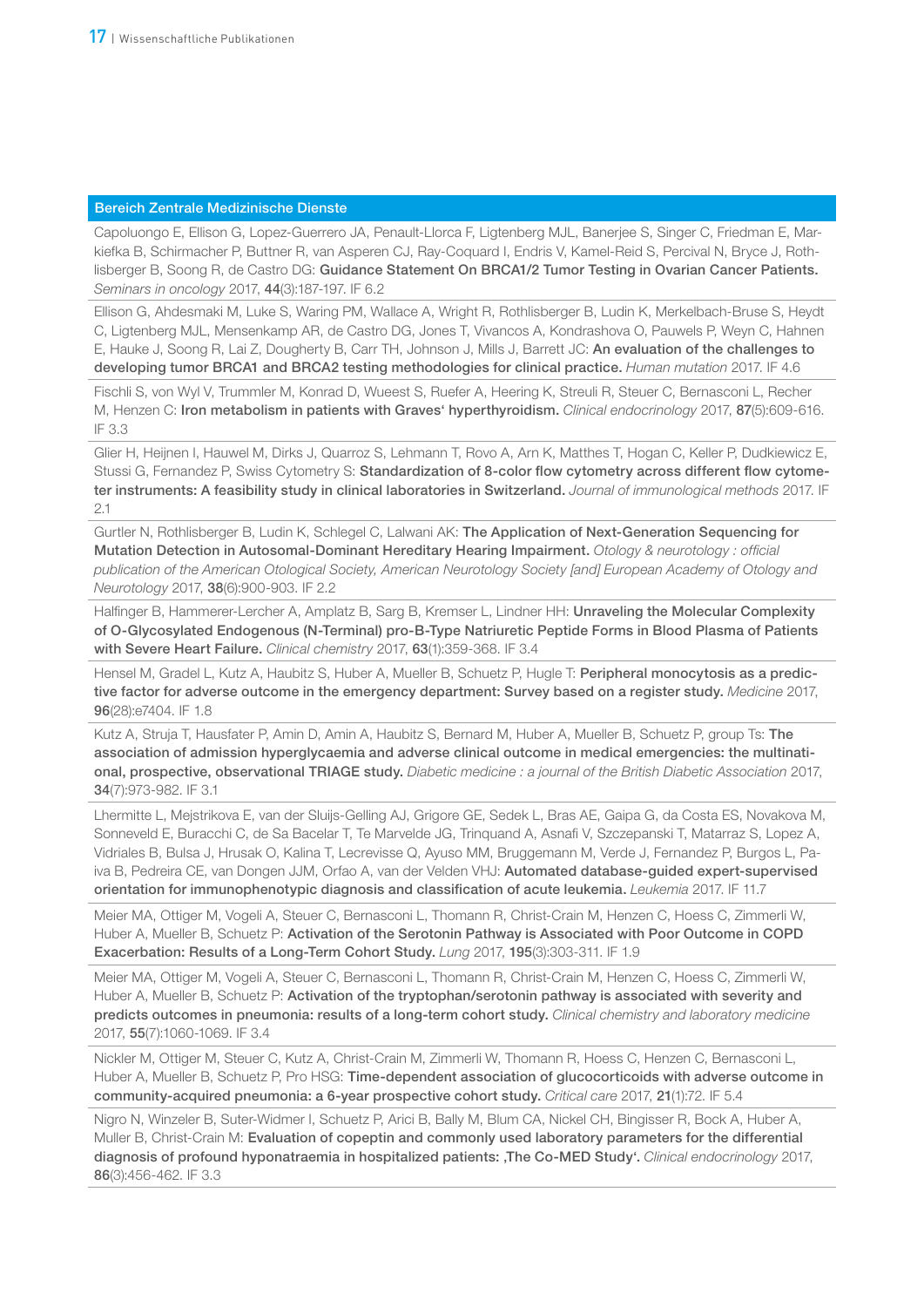Novakova M, Glier H, Brdickova N, Vlkova M, Santos AH, Lima M, Roussel M, Flores-Montero J, Szczepanski T, Bottcher S, van der Velden VHJ, Fernandez P, Mejstrikova E, Burgos L, Paiva B, van Dongen JJM, Orfao A, Kalina T: How to make usage of the standardized EuroFlow 8-color protocols possible for instruments of different manufacturers. *Journal of immunological methods* 2017. IF 2.1

Sager R, Wirz Y, Amin D, Amin A, Hausfater P, Huber A, Haubitz S, Kutz A, Mueller B, Schuetz P: Are admission procalcitonin levels universal mortality predictors across different medical emergency patient populations? Results from the multi-national, prospective, observational TRIAGE study. *Clinical chemistry and laboratory medicine* 2017, 55(12):1873-1880. IF 3.4

Schuetz P, Bretscher C, Bernasconi L, Mueller B: Overview of procalcitonin assays and procalcitonin-quided protocols for the management of patients with infections and sepsis. *Expert review of molecular diagnostics* 2017, 17(6):593-601. IF 3.1

Struja T, Briner L, Meier A, Kutz A, Mundwiler E, Huber A, Mueller B, Bernasconi L, Schuetz P: Diagnostic Accuracy of Basal Cortisol Level to Predict Adrenal Insufficiency in Cosyntropin Testing: Results from an Observational Cohort Study with 804 Patients. Endocrine practice : official journal of the American College of Endocrinology and the American Association of *Clinical Endocrinologists* 2017, 23(8):949-961. IF 2.3

Struja T, Kaeslin M, Boesiger F, Jutzi R, Imahorn N, Kutz A, Bernasconi L, Mundwiler E, Mueller B, Christ-Crain M, Meienberg F, Ebrahimi F, Henzen C, Fischli S, Kraenzlin M, Meier C, Schuetz P: External validation of the GREAT score to predict relapse risk in Graves' disease: results from a multicenter, retrospective study with 741 patients. *European journal of endocrinology* 2017, 176(4):413-419. IF 4.1

Vogeli A, Ottiger M, Meier MA, Steuer C, Bernasconi L, Huber A, Christ-Crain M, Henzen C, Hoess C, Thomann R, Zimmerli W, Mueller B, Schuetz P: Asymmetric Dimethylarginine Predicts Long-Term Outcome in Patients with Acute Exacerbation of Chronic Obstructive Pulmonary Disease. *Lung* 2017, 195(6):717-727. IF 1.9

Vogeli A, Ottiger M, Meier MA, Steuer C, Bernasconi L, Kulkarni P, Huber A, Christ-Crain M, Henzen C, Hoess C, Thomann R, Zimmerli W, Mueller B, Schuetz P: Admission levels of asymmetric and symmetric dimethylarginine predict long-term outcome in patients with community-acquired pneumonia. *Respiratory research* 2017, 18(1):25. IF 3.8

#### Institut für Pathologie

Broglie MA, Stoeckli SJ, Sauter R, Pasche P, Reinhard A, de Leval L, Huber GF, Pezier TF, Soltermann A, Giger R, Arnold A, Dettmer M, Arnoux A, Muller M, Spreitzer S, Lang F, Lutchmaya M, Stauffer E, Espeli V, Martucci F, Bongiovanni M, Foerbs D, Jochum W: Impact of human papillomavirus on outcome in patients with oropharyngeal cancer treated with primary surgery. *Head & neck* 2017, 39(10):2004-2015. IF 3.4

Burmeister K, Quagliata L, Andreozzi M, Eppenberger-Castori S, Matter MS, Perrina V, Grobholz R, Jochum W, Horber D, Moosmann P, Lehmann F, Koberle D, Ng CK, Piscuoglio S, Tornillo L, Terracciano LM: Vascular endothelial growth factor A amplification in colorectal cancer is associated with reduced M1 and M2 macrophages and diminished PD-1-expressing lymphocytes. *PloS one* 2017, 12(4):e0175563. IF 2.8

Datta NR, Pestalozzi B, Clavien PA, Siebenhuner A, Puric E, Khan S, Mamot C, Riesterer O, Knuchel J, Reiner CS, Bodis S, members of the HTG: "HEATPAC" - a phase II randomized study of concurrent thermochemoradiotherapy versus chemoradiotherapy alone in locally advanced pancreatic cancer. *Radiation oncology* 2017, 12(1):183. IF 2.6

Diebold M, Soltermann A, Hottinger S, Haile SR, Bubendorf L, Komminoth P, Jochum W, Grobholz R, Theegarten D, Berezowska S, Darwiche K, Oezkan F, Kohler M, Franzen DP: Prognostic value of MIB-1 proliferation index in solitary fibrous tumors of the pleura implemented in a new score - a multicenter study. *Respiratory research* 2017, 18(1):210. IF 3.8

Grobholz R: Prostatakarzinom - von der konventionellen zur molekularen Diagnostik. *Therapeutische Umschau* 2017, 74(4):165-170. IF 0.2

Muller DC, Ramo M, Naegele K, Ribi S, Wetterauer C, Perrina V, Quagliata L, Vlajnic T, Ruiz C, Balitzki B, Grobholz R, Gosert R, Ajuh ET, Hirsch HH, Bubendorf L, Rentsch CA: Donor-derived, metastatic urothelial cancer after kidney-transplantation associated with a potentially oncogenic BK polyomavirus. *The Journal of pathology* 2017. IF 6.9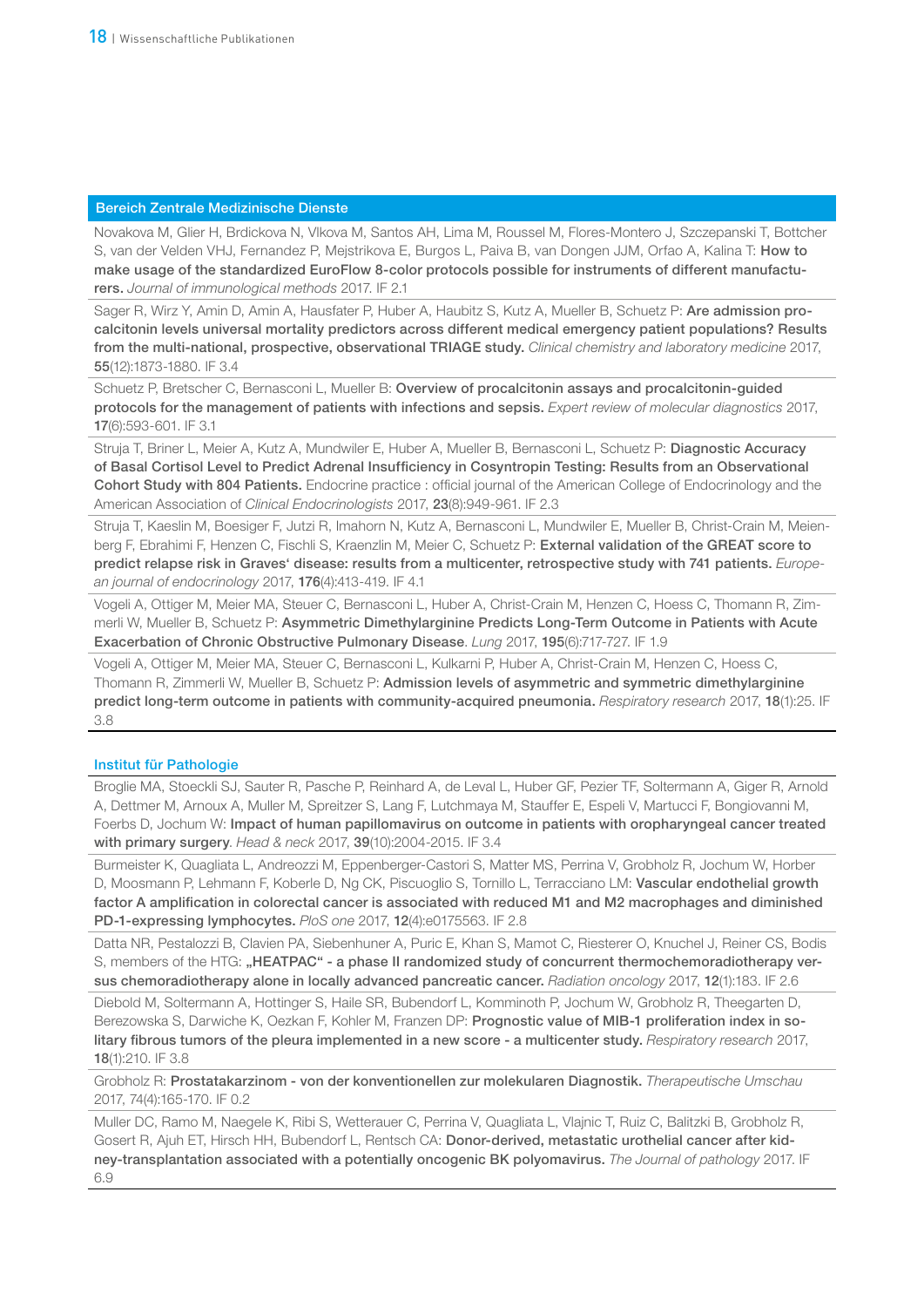#### Institut für Radiologie

Barth BK, De Visschere PJL, Cornelius A, Nicolau C, Vargas HA, Eberli D, Donati OF: Detection of Clinically Significant Prostate Cancer: Short Dual-Pulse Sequence versus Standard Multiparametric MR Imaging-A Multireader Study. *Radiology* 2017, 284(3):725-736. IF 51.0

Becker AS, Cornelius A, Reiner CS, Stocker D, Ulbrich EJ, Barth BK, Mortezavi A, Eberli D, Donati OF: Direct comparison of PI-RADS version 2 and version 1 regarding interreader agreement and diagnostic accuracy for the detection of clinically significant prostate cancer. *European journal of radiology* 2017, 94:58-63. IF 2.5

Benz MR, Szucs-Farkas Z, Froehlich JM, Stadelmann G, Bongartz G, Bouwman L, Schindera ST: Scan time adapted contrast agent injection protocols with low volume for low-tube voltage CT angiography: An in vitro study. *European journal of radiology* 2017, 93:65-69. IF 2.5

Datta NR, Pestalozzi B, Clavien PA, Siebenhuner A, Puric E, Khan S, Mamot C, Riesterer O, Knuchel J, Reiner CS, Bodis S, members of the HTG: "HEATPAC" - a phase II randomized study of concurrent thermochemoradiotherapy versus chemoradiotherapy alone in locally advanced pancreatic cancer. *Radiation oncology* 2017, 12(1):183. IF 2.6

Davis T, Ramaiah V, Niazi K, Martin Gissler H, Crabtree T: Safety and effectiveness of the Phoenix Atherectomy System in lower extremity arteries: Early and midterm outcomes from the prospective multicenter EASE study. *Vascular* 2017, 25(6):563-575. IF 0.7

Euler A, Stieltjes B, Szucs-Farkas Z, Eichenberger R, Reisinger C, Hirschmann A, Zaehringer C, Kircher A, Streif M, Bucher S, Buergler D, D'Errico L, Kopp S, Wilhelm M, Schindera ST: Impact of model-based iterative reconstruction on low-contrast lesion detection and image quality in abdominal CT: a 12-reader-based comparative phantom study with filtered back projection at different tube voltages. *European radiology* 2017, 27(12):5252-5259.

Euler A, Stieltjes B, Szucs-Farkas Z, Eichenberger R, Reisinger C, Hirschmann A, Zaehringer C, Kircher A, Streif M, Bucher S, Buergler D, D'Errico L, Kopp S, Wilhelm M, Schindera ST: Erratum to: Impact of model-based iterative reconstruction on low-contrast lesion detection and image quality in abdominal CT: a 12-reader-based comparative phantom study with filtered back projection at different tube voltages. *European radiology* 2017, 27(12):5260. IF 4.0

Gerdes S, Hollmann P, Curti G, von Strauss und Torney M: Wenn das Pankreas im Thorax liegt. Schweiz Med Forum 2017;17(11):269–271

Krankenberg H, Zeller T, Ingwersen M, Schmalstieg J, Gissler HM, Nikol S, Baumgartner I, Diehm N, Nickling E, Muller-Hulsbeck S, Schmiedel R, Torsello G, Hochholzer W, Stelzner C, Brechtel K, Ito W, Kickuth R, Blessing E, Thieme M, Nakonieczny J, Nolte T, Gareis R, Boden H, Sixt S: Self-Expanding Versus Balloon-Expandable Stents for Iliac Artery Occlusive Disease: The Randomized ICE Trial. *JACC Cardiovascular interventions* 2017, 10(16):1694-1704. IF 8.8

Lee JJ, Schindera ST, Jang HJ, Fung S, Kim TK: Cholangiocarcinoma and its mimickers in primary sclerosing cholangitis. *Abdominal radiology* 2017. IF 1.8

Parakh A, Euler A, Szucs-Farkas Z, Schindera ST: Trans-Atlantic Comparison of CT Radiation Doses in the Era of Radiation Dose-Tracking Software. *AJR American journal of roentgenology* 2017, 209(6):1302-1307.

Schindera ST, Zaehringer C, D'Errico L, Schwartz F, Kekelidze M, Szucs-Farkas Z, Benz MR: Systematic radiation dose optimization of abdominal dual-energy CT on a second-generation dual-source CT scanner: assessment of the accuracy of iodine uptake measurement and image quality in an in vitro and in vivo investigations. *Abdominal radiology* 2017. IF 1.8

Tozakidou M, Reisinger C, Harder D, Lieb J, Szucs-Farkas Z, Muller-Gerbl M, Studler U, Schindera S, Hirschmann A: Systematic Radiation Dose Reduction in Cervical Spine CT of Human Cadaveric Specimens: How Low Can We Go? *AJNR American journal of neuroradiology* 2017. IF 3.6

#### Neuroradiologie

Berberat J, Montali M, Gruber P, Pircher A, Hlavica M, Wang F, Killer HP, Remonda L: Modulation of the Emotional Response to Viewing Strabismic Children in Mothers-Measured by fMRI. *Clinical neuroradiology* 2017. IF 2.6

Boye D, Montali M, Miller NR, Pircher A, Gruber P, Killer HE, Remonda L, Berberat J: Flow dynamics of cerebrospinal fluid between the intracranial cavity and the subarachnoid space of the optic nerve measured with a diffusion magnetic resonance imaging sequence in patients with normal tension glaucoma. *Clinical & experimental ophthalmology* 2017. IF 3.0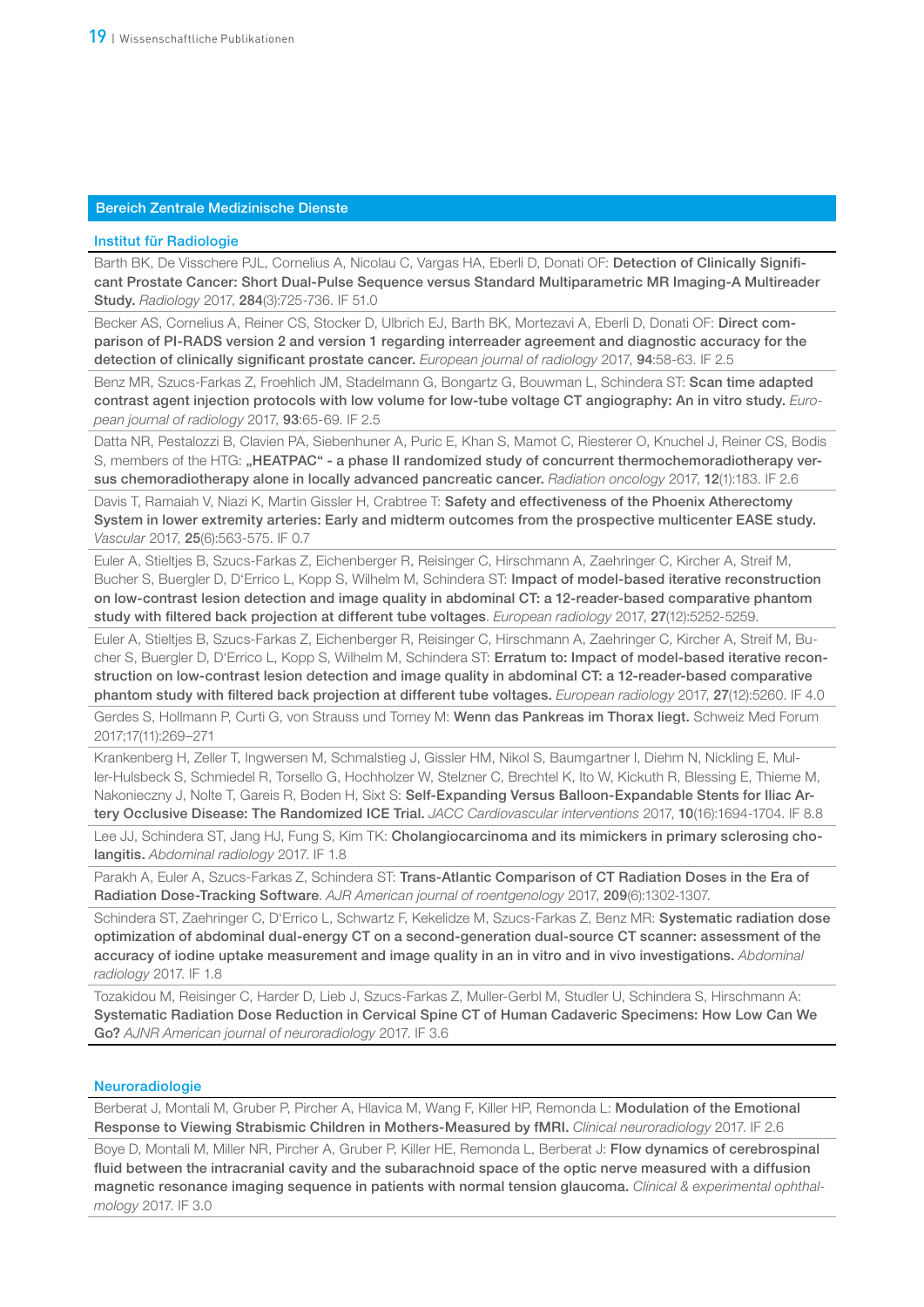Danieli L, Montali M, Remonda L, Killer HE, Colosimo C, Cianfoni A: Clinically Directed Neuroimaging of Ophthalmoplegia. *Clinical neuroradiology* 2017. IF 2.6

Hlavica M, Berberat J, Ineichen BV, Anon J, Diepers M, Nedeltchev K, Kahles T, Remonda L: Emergent vs. elective stenting of carotid stenosis with intraluminal carotid thrombus. *Journal of neuroradiology Journal de neuroradiologie* 2017, 44(4):254-261. IF 2.5

Nevzati E, Berberat J, Soleman J, Coluccia D, Muroi C, Schopf S, Lukes A, Fischer I, Remonda L, Fandino J, Marbacher S: Magnetic Resonance Imaging Signal Characteristics of Medishield: Early Postoperative Profile in a Rabbit Interlaminotomy Model. *World neurosurgery* 2017, 98:704-710 e703. IF 2.6

Nevzati E, Fandino J, Schatlo B, Heimberg M, Marbacher S, Remonda L, Fathi AR: Validation and accuracy of intraoperative CT scan using the Philips AlluraXper FD20 angiography suite for assessment of spinal instrumentation. *British journal of neurosurgery* 2017:1-6. IF 1.1

Nevzati E, Rey J, Coluccia D, D'Alonzo D, Gruter B, Remonda L, Fandino J, Marbacher S: Biodegradable Magnesium Stent Treatment of Saccular Aneurysms in a Rat Model - Introduction of the Surgical Technique. *Journal of visualized experiments* : JoVE 2017(128). IF 1.2

Pircher A, Montali M, Berberat J, Remonda L, Killer HE: Relationship between the optic nerve sheath diameter and lumbar cerebrospinal fluid pressure in patients with normal tension glaucoma. *Eye* 2017, 31(9):1365-1372. IF 2.3

Pircher A, Montali M, Berberat J, Remonda L, Killer HE: The Optic Canal: A Bottleneck for Cerebrospinal Fluid Dynamics in Normal-Tension Glaucoma? *Frontiers in neurology* 2017, 8:47. IF 3.6

Pircher A, Remonda L, Weinreb RN, Killer HE: Translaminar pressure in Caucasian normal tension glaucoma patients. *Acta ophthalmologica* 2017, 95(7):e524-e531. IF 3.2

Roelcke U, Berberat J, Mamot C, Remonda L: Diffusivity changes in bevacizumab-responding and -refractory meningioma. *Neuroradiology* 2017. IF 2.1

Tschugg A, Diepers M, Simone S, Michnacs F, Quirbach S, Strowitzki M, Meisel HJ, Thome C: A prospective randomized multicenter phase I/II clinical trial to evaluate safety and efficacy of NOVOCART disk plus autologous disk chondrocyte transplantation in the treatment of nucleotomized and degenerative lumbar disks to avoid secondary disease: safety results of Phase I-a short report. *Neurosurgical review* 2017, 40(1):155-162. IF 2.1

Tschugg A, Diepers M, Steinert S, Michnacs F, Quirbach S, Strowitzki M, Meisel HJ, Thome C: Erratum to: A prospective randomized multicenter phase I/II clinical trial to evaluate safety and efficacy of NOVOCART disk plus autologous disk chondrocyte transplantation in the treatment of nucleotomized and degenerative lumbar disks to avoid secondary disease: safety results of Phase I-a short report. *Neurosurgical review* 2017, 40(1):177. IF 2.1

#### Nuklearmedizin und PET-Zentrum

Du Y, Carrio I, De Vincentis G, Fanti S, Ilhan H, Mommsen C, Nitzsche E, Sundram F, Vogel W, Oyen W, Lewington V: Practical recommendations for radium-223 treatment of metastatic castration-resistant prostate cancer. *European journal of nuclear medicine and molecular imaging* 2017, 44(10):1671-1678. IF 7.3

#### Radio-Onkologie-Zentrum KSA-KSB

Dal Pra A, Panje C, Zilli T, Arnold W, Brouwer K, Garcia H, Glatzer M, Gomez S, Herrera F, Kaouthar K et al: Salvage radiotherapy for macroscopic local recurrences after radical prostatectomy : A national survey on patterns of practice. *Strahlenther Onkol* 2017. IF 2.7

Datta NR, Pestalozzi B, Clavien PA, Siebenhuner A, Puric E, Khan S, Mamot C, Riesterer O, Knuchel J, Reiner CS, Bodis S, members of the HTG: "HEATPAC" - a phase II randomized study of concurrent thermochemoradiotherapy versus chemoradiotherapy alone in locally advanced pancreatic cancer. *Radiation oncology* 2017, 12(1):183. IF 2.6

Datta NR, Stutz E, Liu M, Rogers S, Klingbiel D, Siebenhuner A, Singh S, Bodis S: Concurrent chemoradiotherapy vs. radiotherapy alone in locally advanced cervix cancer: A systematic review and meta-analysis. *Gynecol Oncol*  2017, 145(2):374-385. IF 5.0

Datta NR, Stutz E, Susanne R, Bodis S: Conventional versus hypofractionated radiotherapy in localized or locally advanced prostate cancer: A systematic review and meta-analysis along with therapeutic implications. *Int J Radiat Ocol Biol Phys* 2017, 99(3):573-589. IF 5.1